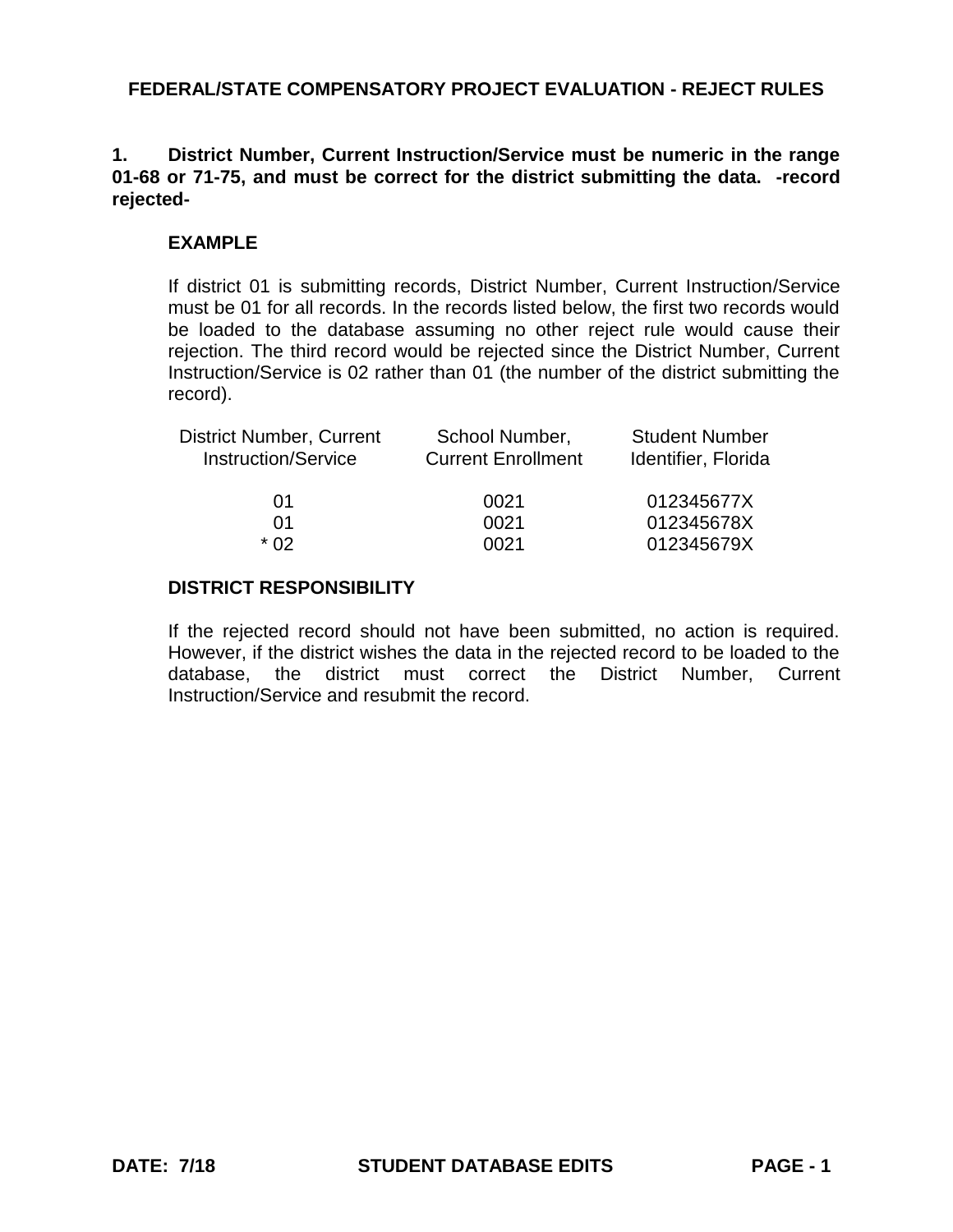## **2. School Number, Current Instruction/Service must be numeric in the range 0001 to 9899, excluding 9001, or it may be 9992, 9993, 9995, 9996 or 9997. -record rejected-**

# **EXAMPLE**

The first and second records listed below would be loaded to the database assuming no other reject rule would cause their rejection. The third record would be rejected because the School Number, Current Instruction/Service is not in the appropriate numerical range. The fourth record would be rejected because the School Number, Current Instruction/Service is not an acceptable code.

| <b>Student Number</b> | School Number,             |
|-----------------------|----------------------------|
| Identifier,           | Current                    |
| Florida               | <b>Instruction/Service</b> |
| 012345676X            | 0151                       |
| 012345677X            | 0151                       |
| 123456789X            | 9999                       |
| 123456788X            | C901                       |
|                       |                            |

## **DISTRICT RESPONSIBILITY**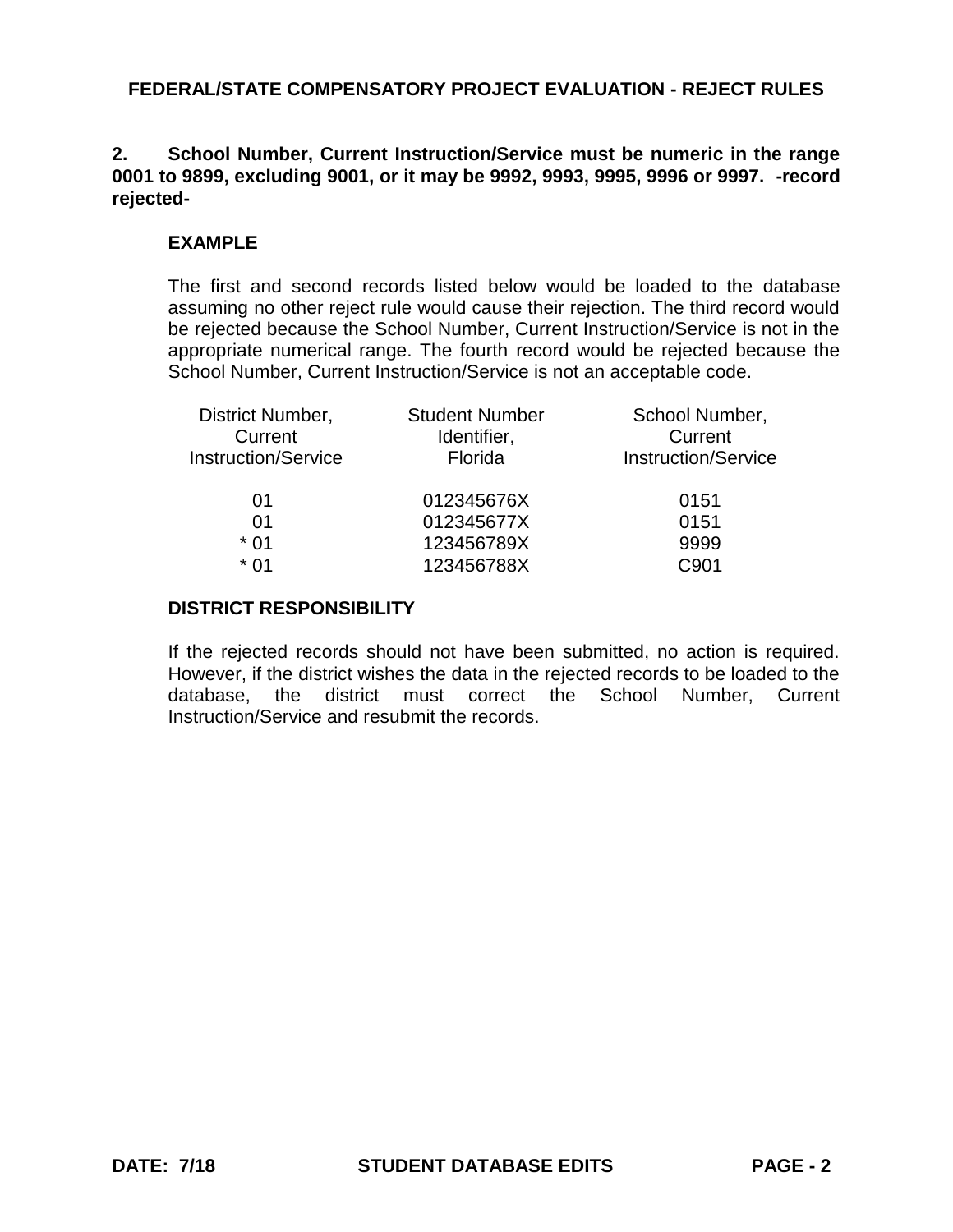**3. The first nine positions of Student Number Identifier, Florida must be numeric. The tenth position of Student Number Identifier, Florida must either be an "X" or numeric. If the tenth position of Student Number Identifier, Florida is numeric, the first two digits must be a valid district number in the range 01-68, 71- 75 or 78-79. If the tenth position of the Student Number Identifier, Florida is an "X", the first three positions may not all be zeroes. -record rejected-**

**Note: For more information on Student Number Identifier, Florida refer to DOE Information Database Requirements Volume I -- Automated Student Information System Manual.**

# **EXAMPLE**

The first and second records listed below would be loaded to the database assuming no other reject rule would cause their rejection. The third record would be rejected because when the social security number is used as the Student Number Identifier, Florida code, the tenth position must be an "X". The fourth record would be rejected because the Student Number Identifier, Florida code contains blanks. The fifth record would be rejected because the first two digits are not a valid district number. The sixth record would be rejected because the tenth position contains an "X", and the first three positions are all zeroes.

| <b>District Number, Current</b><br><b>Instruction/Service</b> | School Number,<br><b>Current Enrollment</b> | <b>Student Number</b><br>Identifier, Florida |
|---------------------------------------------------------------|---------------------------------------------|----------------------------------------------|
| 01                                                            | 0151                                        | 1234567891                                   |
| 01                                                            | 0151                                        | 123456789X                                   |
| $*01$                                                         | 0151                                        | 123456789C                                   |
| $*01$                                                         | 0151                                        | 123456789                                    |
| $*01$                                                         | 0151                                        | 0023456791                                   |
| * በ1                                                          | 0151                                        | 000123456X                                   |
|                                                               |                                             |                                              |

#### **DISTRICT RESPONSIBILITY**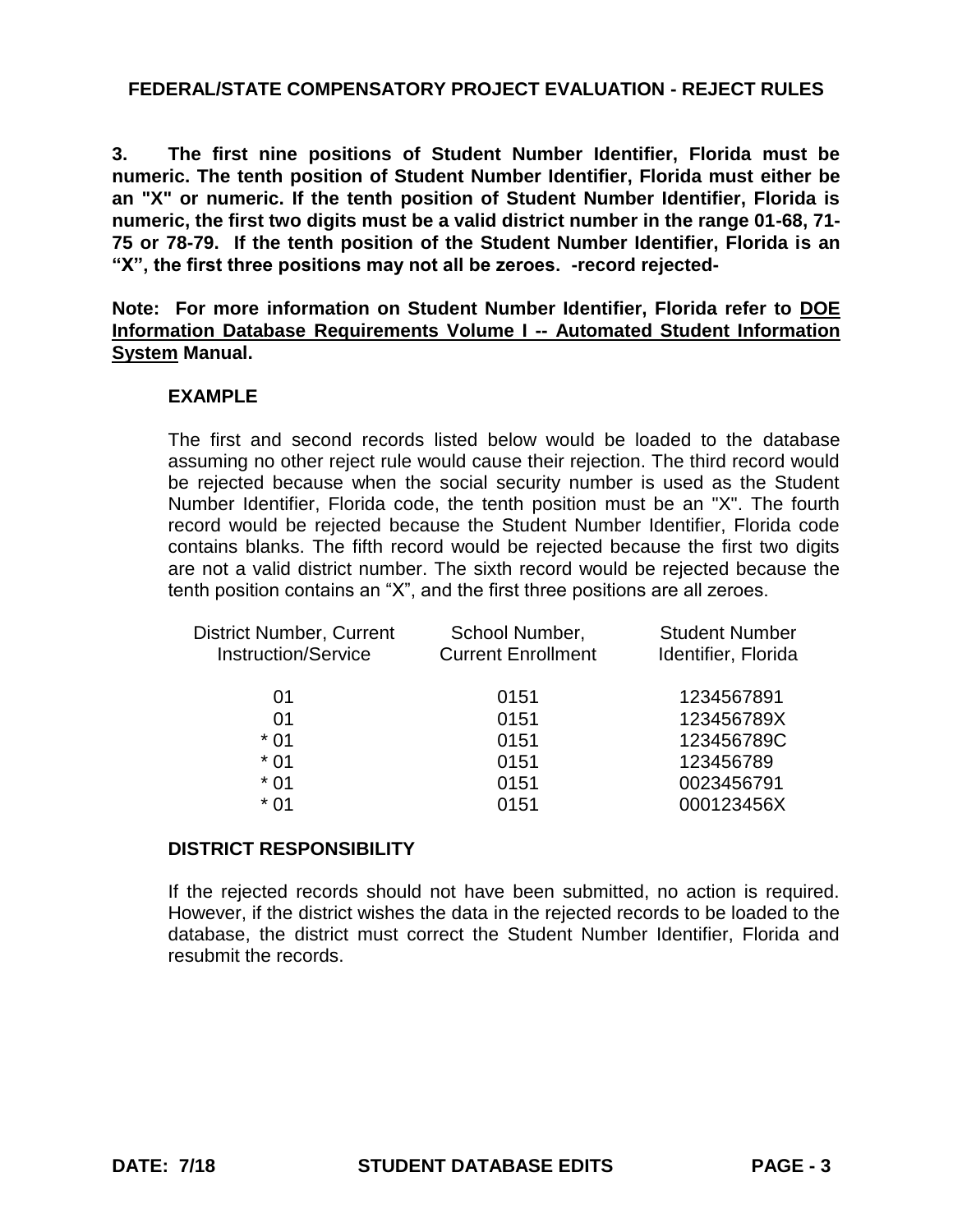## **4. Survey Period Code must be 5 and correct for the submission specified by the district. -record rejected-**

## **EXAMPLE**

The Survey Period Code as specified in the transmission JCL or in statements for tape transmission is identified as Survey Period "5." However, records on the transmission have a Survey Period Code "3." All updates, adds or deletes with this inconsistency would be rejected.

### **DISTRICT RESPONSIBILITY**

The district must correct the Survey Period Code either on the records being submitted or the transmission JCL and resubmit.

## **5. School Year must be correct for the submission specified by the district. -record rejected-**

### **EXAMPLE**

The School Year as specified in the transmission JCL or in statements for tape transmission is identified as the valid year for data submission. However, records on the transmission have the previous School Year coded. All updates, adds or deletes with this inconsistency will be rejected.

#### **DISTRICT RESPONSIBILITY**

Correct the School Year either on the records being submitted or the transmission JCL and resubmit all records in a batch transaction or add them on-line.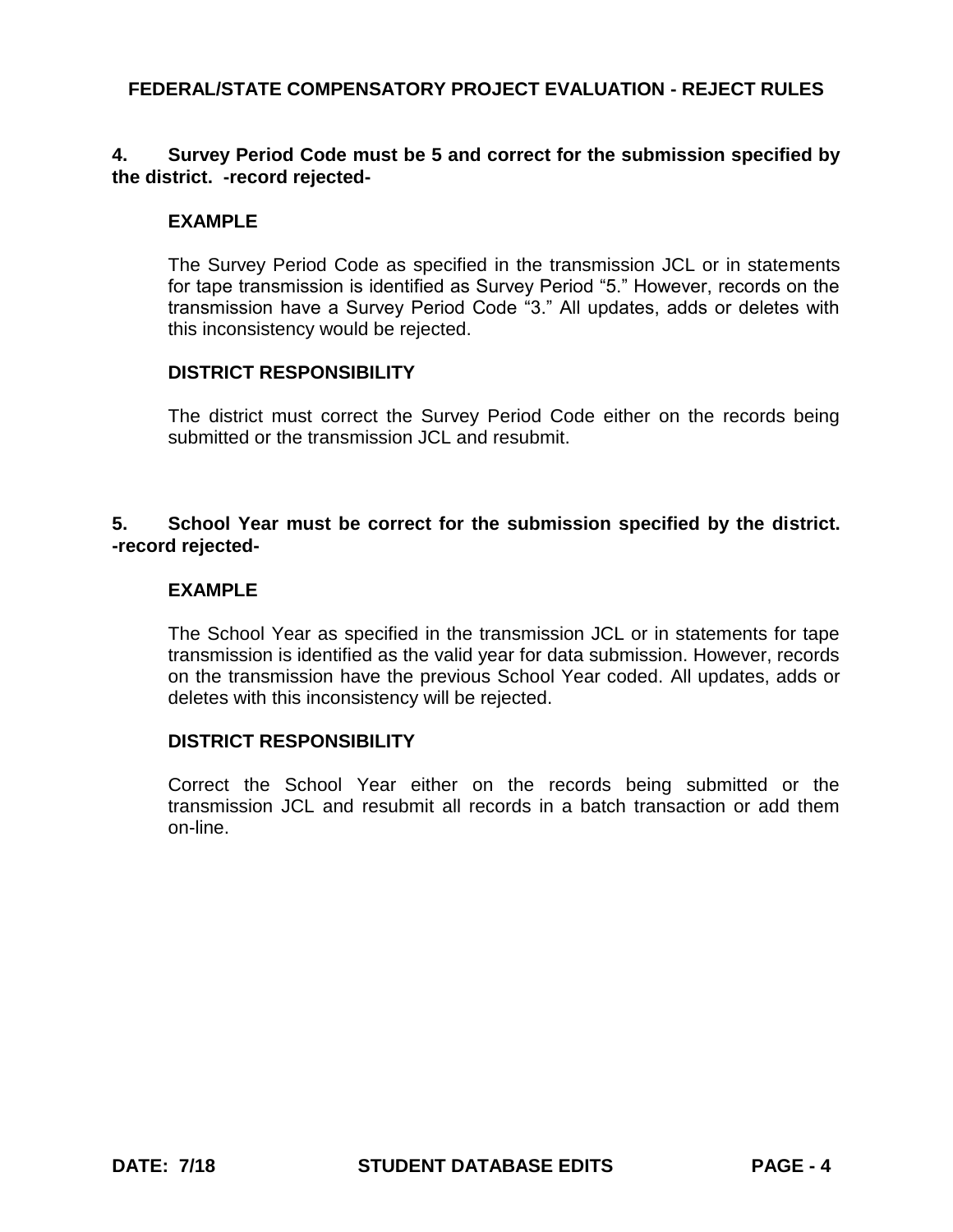# **6. Federal/State Project Type must be 1, 2, 5 or 8. -record rejected-**

### **EXAMPLE**

The first and second records listed below would be loaded to the database assuming no other reject rule would cause their rejection. The third record would be rejected because the code is invalid.

| <b>Student Number</b> | <b>Federal/State Project</b> |
|-----------------------|------------------------------|
| Identifier, Florida   | <b>Type</b>                  |
| 012345676X            | 5                            |
| 012345677X            | 2                            |
| * 012345678X          | ิค                           |

## **DISTRICT RESPONSIBILITY**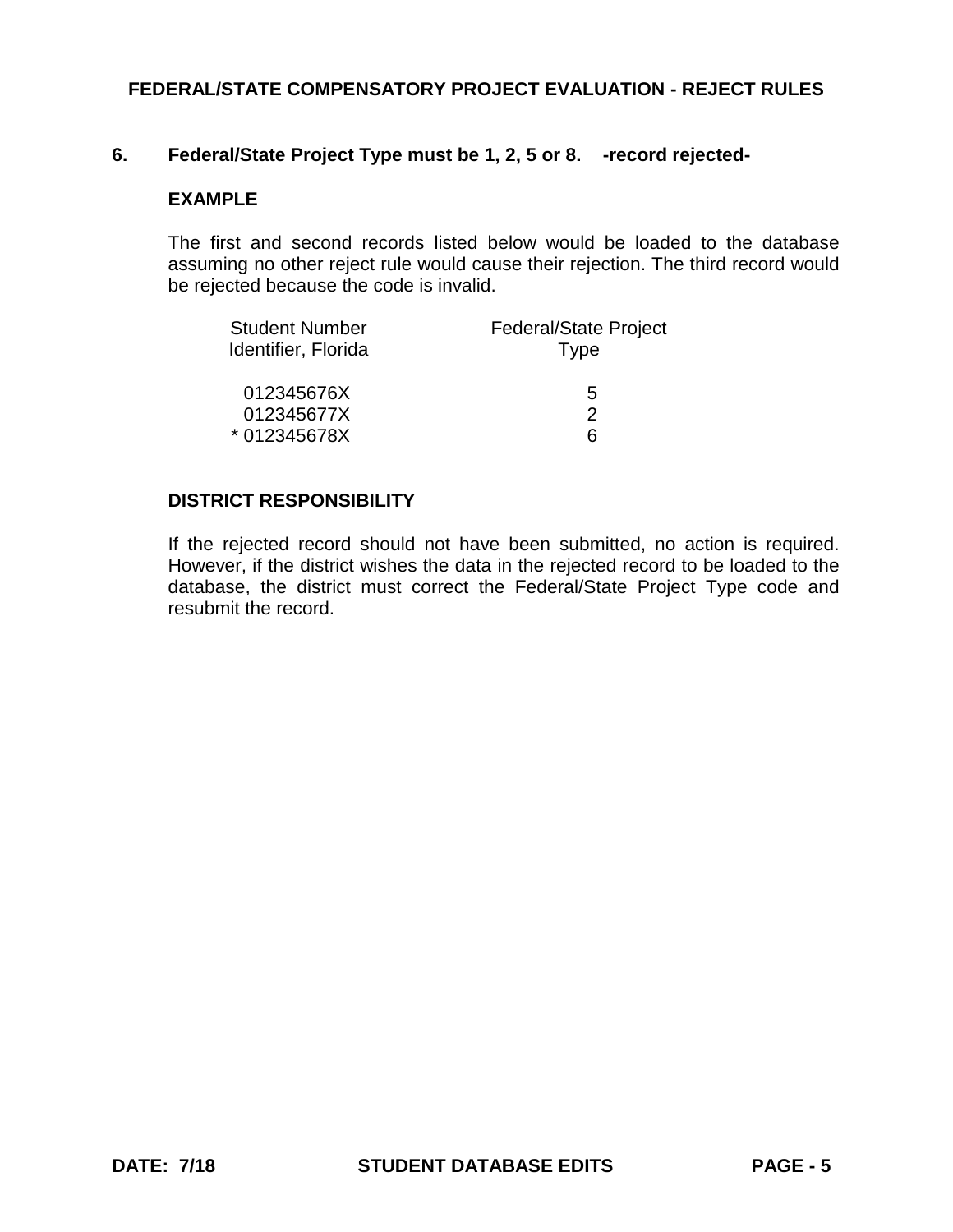## **7. If Term = S and Federal/State Project Type is 2 or 5, and Federal/State Project - Support Service = Z, then Federal/State Subject Area may not equal 0 (zero). –record rejected-**

## **EXAMPLE**

The first and third records listed below would pass the edit. The second record would cause a message to be generated because the Term is S and the Federal/State Subject Area is 0.

| <b>District</b><br>Number,<br>Current<br>Instruction/<br>Service | School<br>Number,<br>Current<br>Instruction/<br>Service | <b>Student</b><br><b>Number</b><br>Identifier,<br>Florida | Federal/<br><b>State</b><br>Subject<br>Area | Federal/<br><b>State</b><br>Project -<br>Support<br><b>Services</b> | Term |
|------------------------------------------------------------------|---------------------------------------------------------|-----------------------------------------------------------|---------------------------------------------|---------------------------------------------------------------------|------|
| 01                                                               | 0021                                                    | 123456789X                                                |                                             | Z                                                                   | S    |
| $*01$                                                            | 0021                                                    | 123456790X                                                |                                             | 7                                                                   | S    |
| 01                                                               | 0021                                                    | 123456791X                                                | Λ                                           |                                                                     | S    |

## **DISTRICT RESPONSIBILITY**

The district should verify that the elements, Term, Federal/State Project Type and Federal/State Subject Area have been accurately reported. If there is an error, the record should be corrected and resubmitted for processing. Otherwise, no further action is necessary.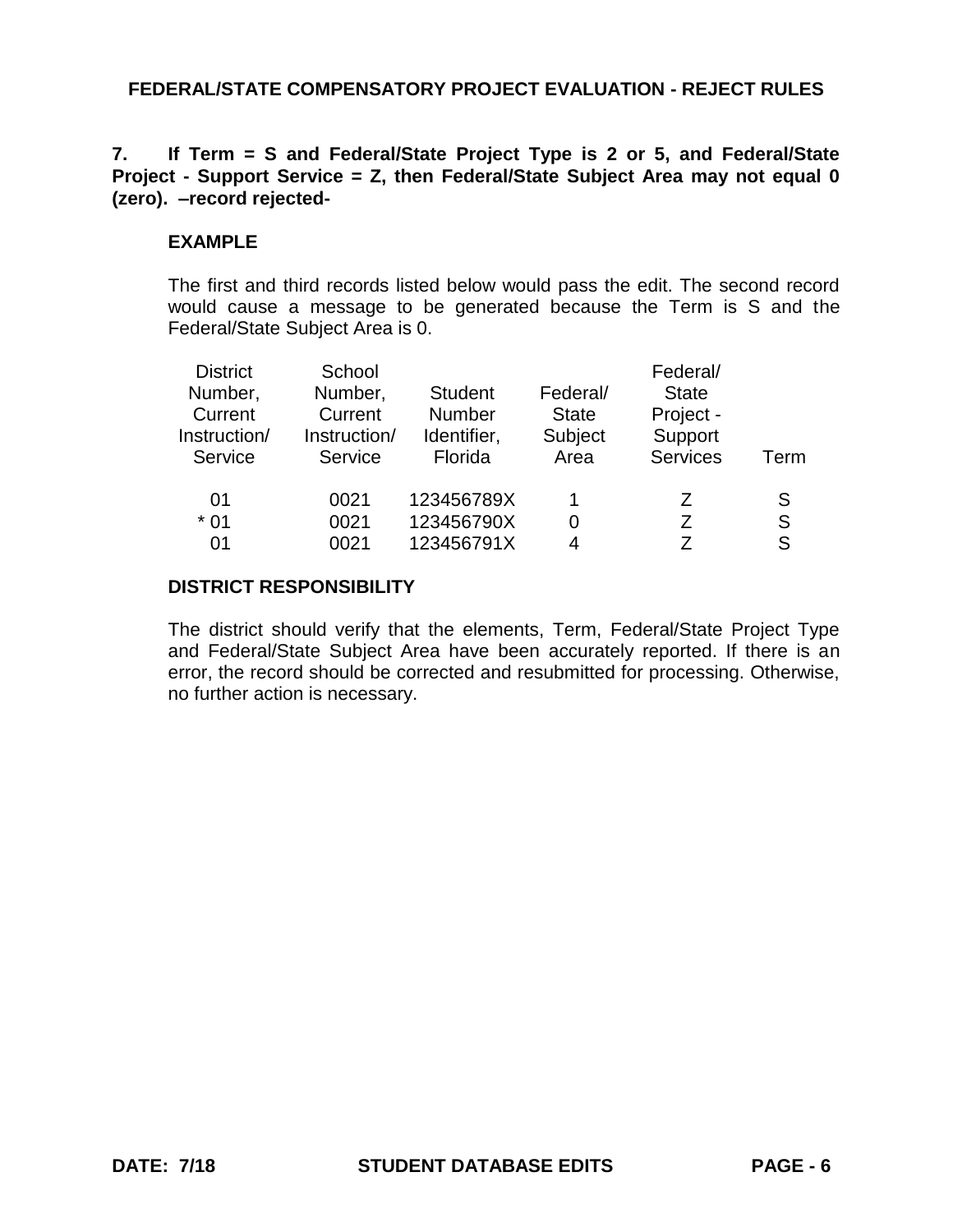### **8. Migrant Priority for Services must be Y, N or Z. -record rejected-**

### **EXAMPLE**

The first and second records listed below would be loaded to the database assuming no other reject rule would cause their rejection. The third record would be rejected because it contains a blank. The fourth record would be rejected because it contains an invalid code.

| <b>Migrant Priority</b><br>for Services |  |
|-----------------------------------------|--|
| Y                                       |  |
| N                                       |  |
|                                         |  |
| S                                       |  |
|                                         |  |

#### **DISTRICT RESPONSIBILITY**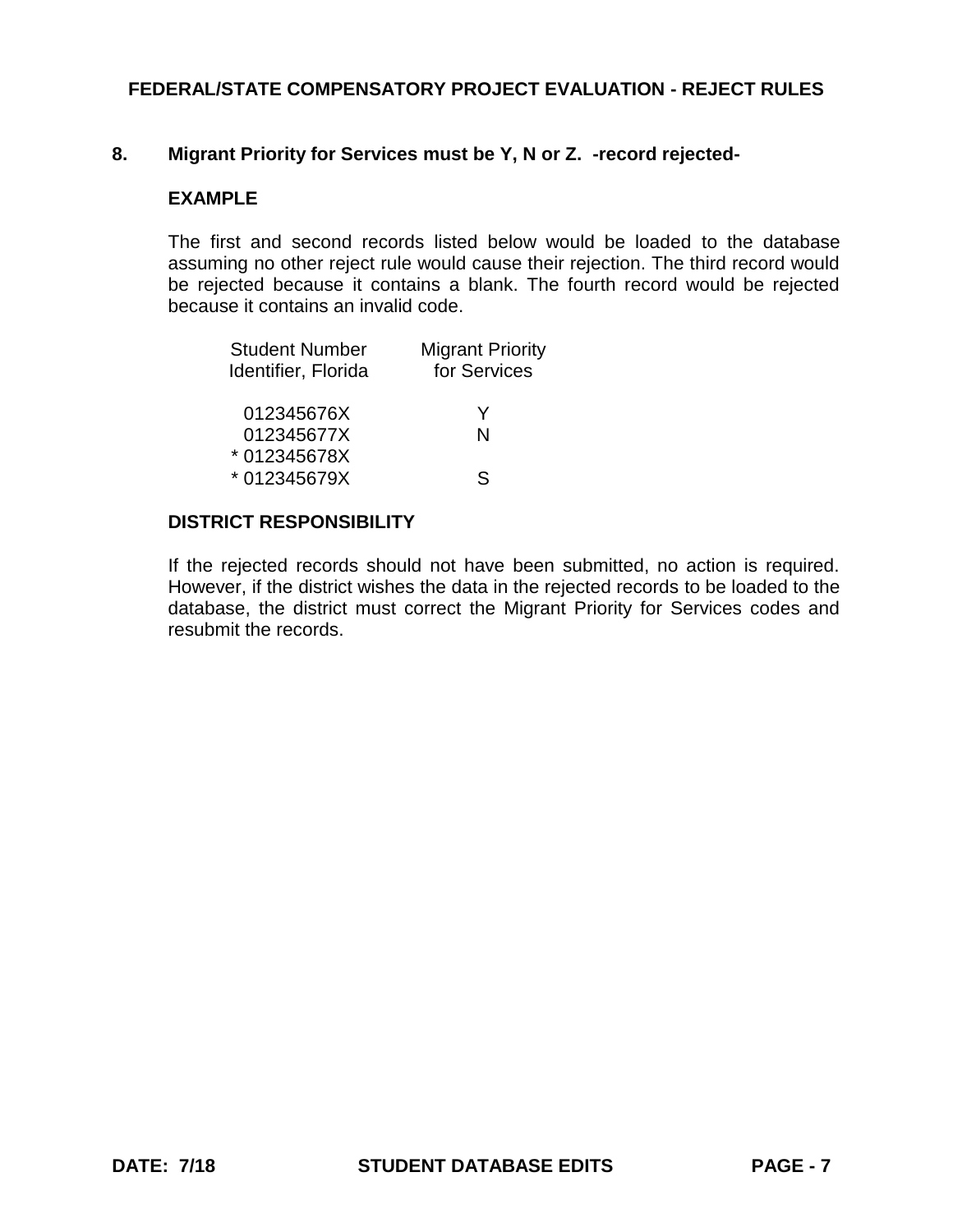## **9. If Federal/State Project Type is 2 or 5 then the Migrant Priority for Services code must not equal Z. – record rejected –**

## **EXAMPLE**

The first and third records listed below would pass the edit. The second record would be rejected because the Federal/State Project Type is 2 and the Migrant Priority for Services code is Z.

| <b>District</b> | School       |                |              |                 |
|-----------------|--------------|----------------|--------------|-----------------|
| Number,         | Number,      | <b>Student</b> | Federal/     |                 |
| Current         | Current      | Number         | <b>State</b> | Migrant-        |
| Instruction/    | Instruction/ | Identifier,    | Project      | Referred        |
| Service         | Service      | Florida        | <b>Type</b>  | <b>Services</b> |
| 01              | 0021         | 123456789X     | 2            | Y               |
| $*01$           | 0021         | 123456790X     | 2            | 7               |
| 01              | 0021         | 123456791X     | 5            | N               |
|                 |              |                |              |                 |

## **DISTRICT RESPONSIBILITY**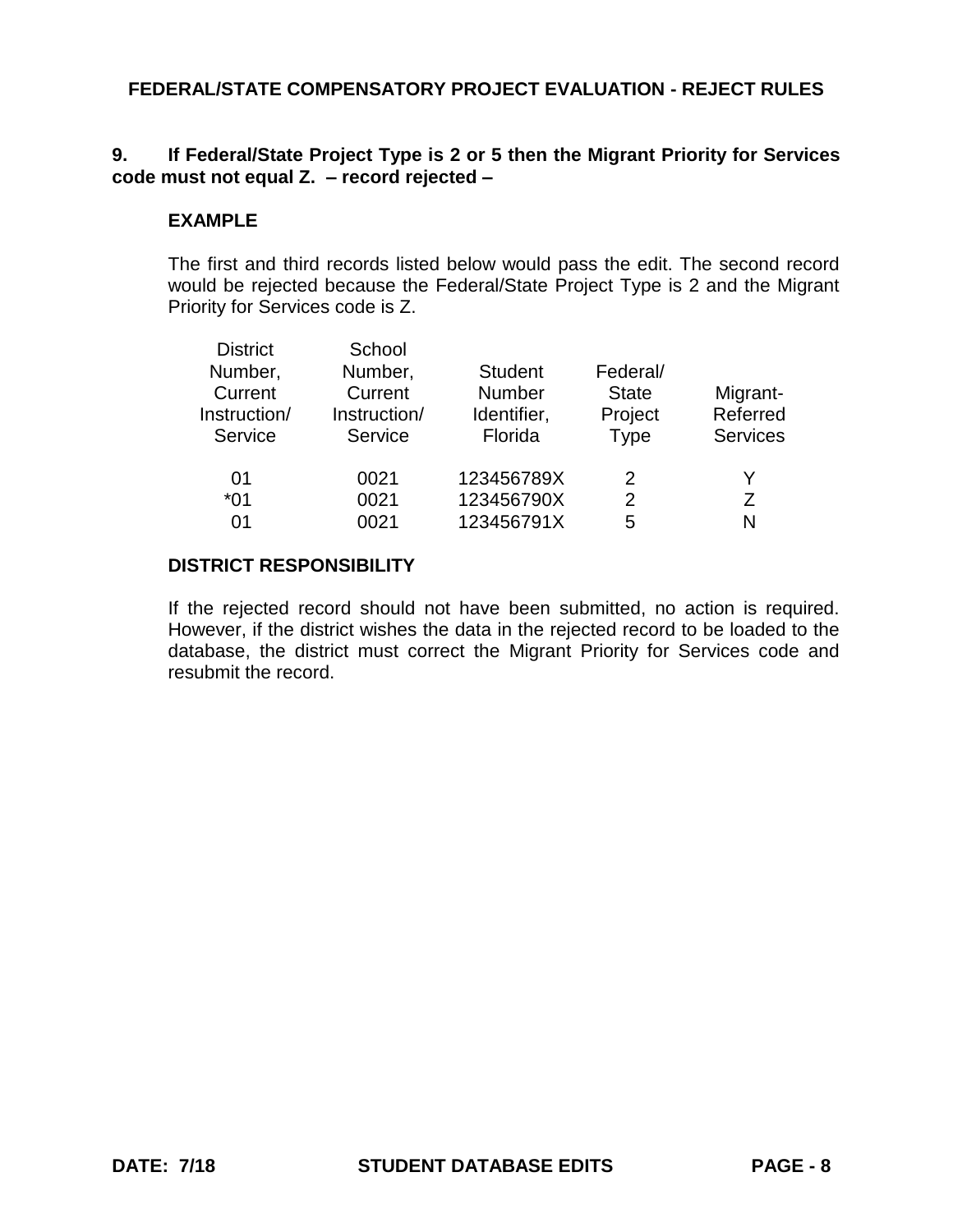### **10. Immigrant Student Services – Code L must be L or Z. -record rejected-**

#### **EXAMPLE**

The first and second records listed below would be loaded to the database assuming no other reject rule would cause their rejection. The third record would be rejected because it contains a blank. The fourth record would be rejected because it contains an invalid code.

| <b>Student Number</b><br>Identifier, Florida | Immigrant<br><b>Student Services</b> |  |
|----------------------------------------------|--------------------------------------|--|
| 012345676X                                   |                                      |  |
| 012345677X                                   | Z.                                   |  |
| * 012345678X                                 |                                      |  |
| * 012345679X                                 | ς                                    |  |

#### **DISTRICT RESPONSIBILITY**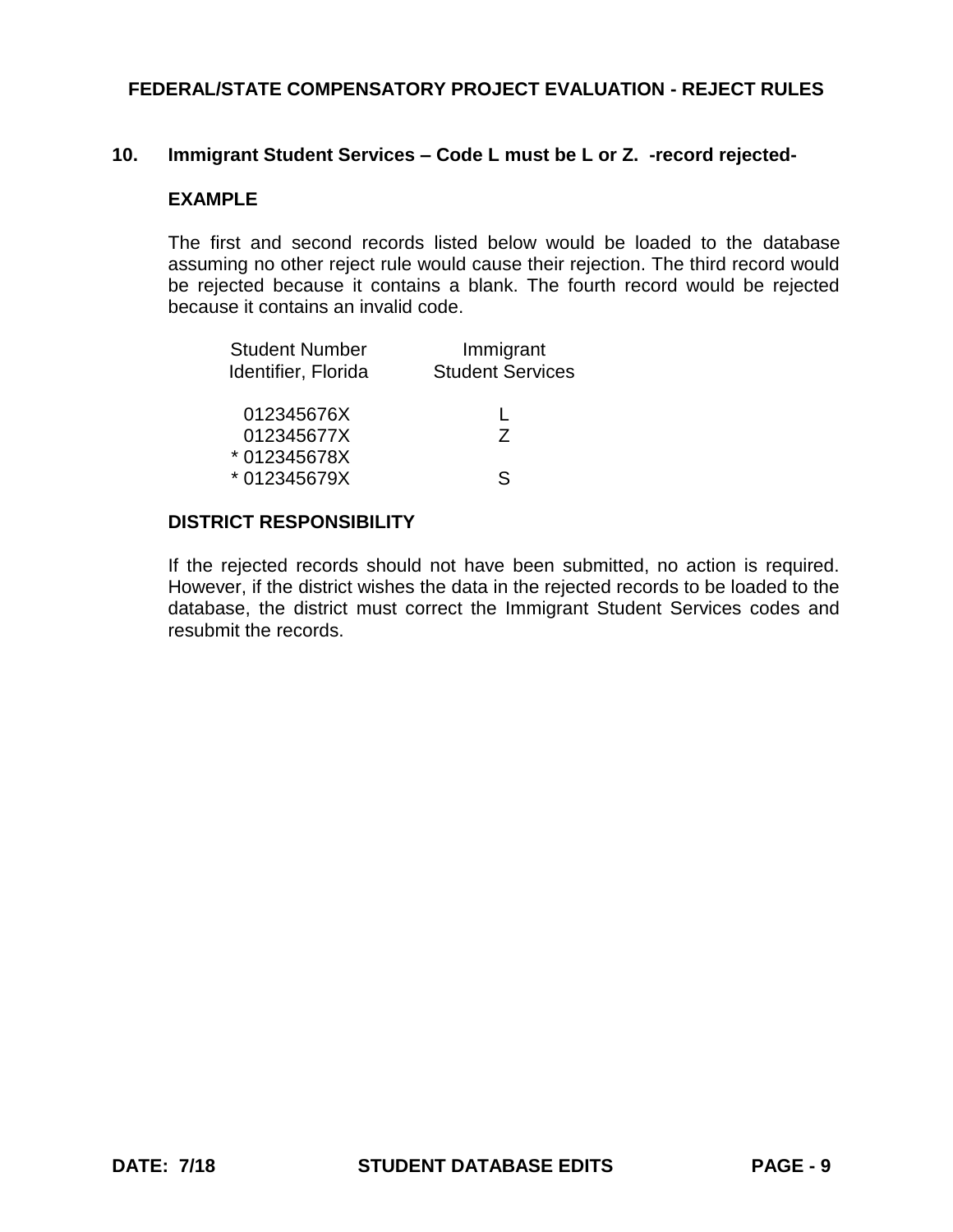### **11. Immigrant Student Services – Code D must be D or Z. -record rejected-**

#### **EXAMPLE**

The first and second records listed below would be loaded to the database assuming no other reject rule would cause their rejection. The third record would be rejected because it contains a blank. The fourth record would be rejected because it contains an invalid code.

| <b>Student Number</b><br>Identifier, Florida | Immigrant<br><b>Student Services</b> |
|----------------------------------------------|--------------------------------------|
| 012345676X                                   | נו                                   |
| 012345677X                                   | 7                                    |
| *012345678X                                  |                                      |
| * 012345679X                                 | ⊢                                    |

#### **DISTRICT RESPONSIBILITY**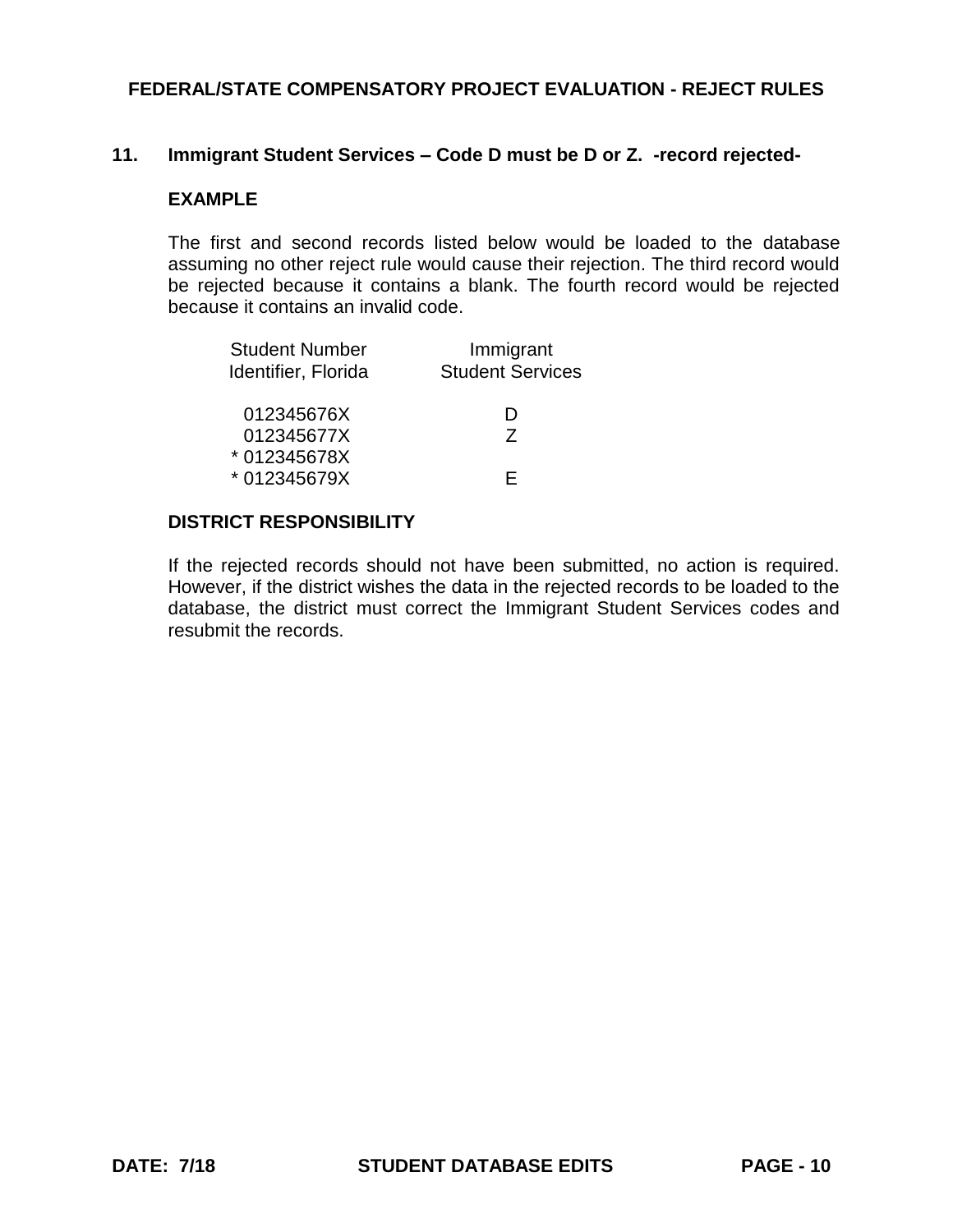### **12. Immigrant Student Services - Code F must be F or Z. -record rejected-**

### **EXAMPLE**

The first and second records listed below would be loaded to the database assuming no other reject rule would cause their rejection. The third record would be rejected because it contains a blank. The fourth record would be rejected because it contains an invalid code.

| <b>Student Number</b><br>Identifier, Florida | Immigrant<br><b>Student Services</b> |
|----------------------------------------------|--------------------------------------|
| 012345676X                                   | н                                    |
| 012345677X<br>* 012345678X                   | 7                                    |
| * 012345679X                                 |                                      |

### **DISTRICT RESPONSIBILITY**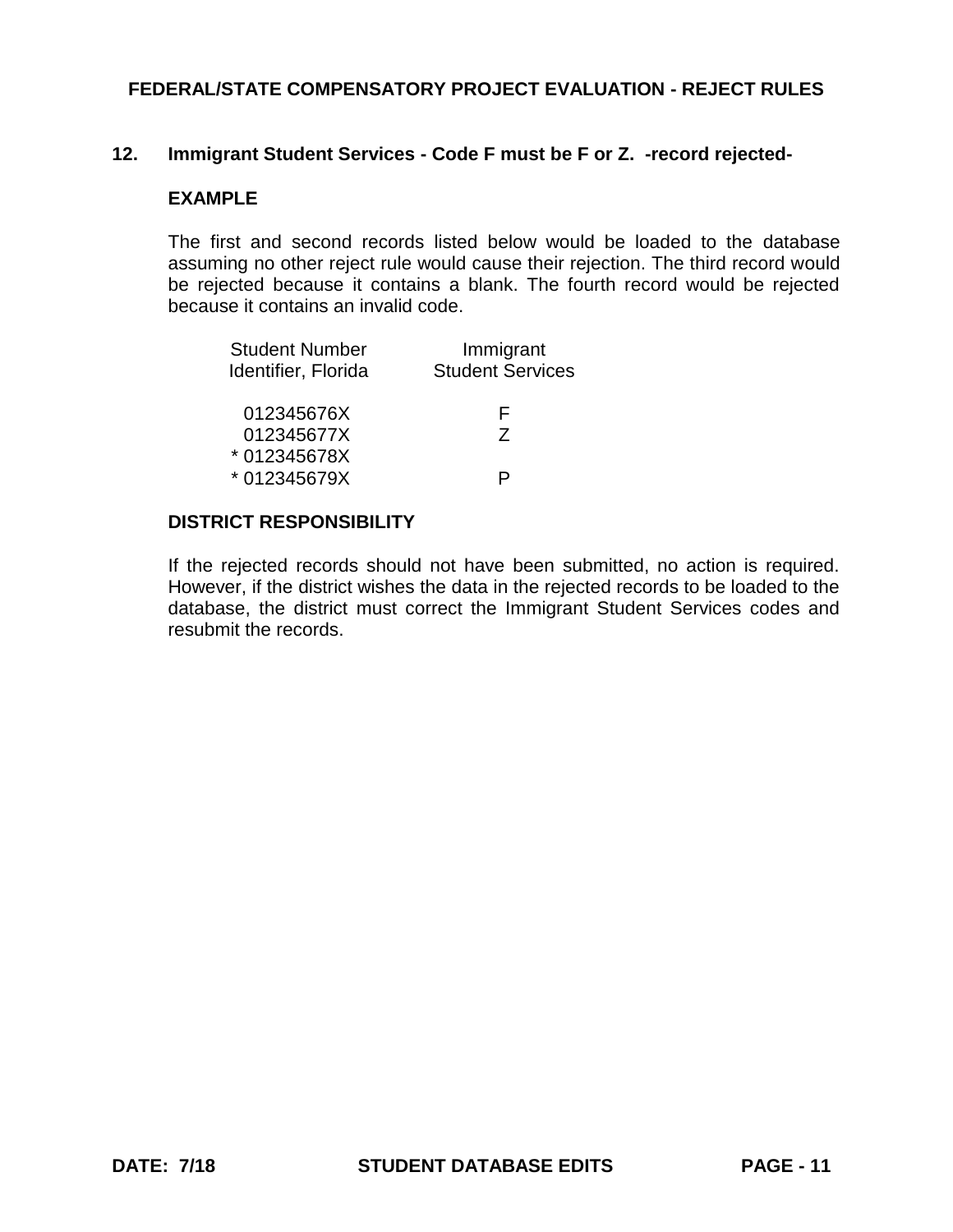### **13. Immigrant Student Services Code A must be A or Z. -record rejected-**

### **EXAMPLE**

The first and second records listed below would be loaded to the database assuming no other reject rule would cause their rejection. The third record would be rejected because it contains a blank. The fourth record would be rejected because it contains an invalid code.

| <b>Student Number</b><br>Identifier, Florida | Immigrant<br><b>Student Services</b> |
|----------------------------------------------|--------------------------------------|
| 012345676X                                   | А                                    |
| 012345677X                                   | 7                                    |
| *012345678X                                  |                                      |
| * 012345679X                                 |                                      |

### **DISTRICT RESPONSIBILITY**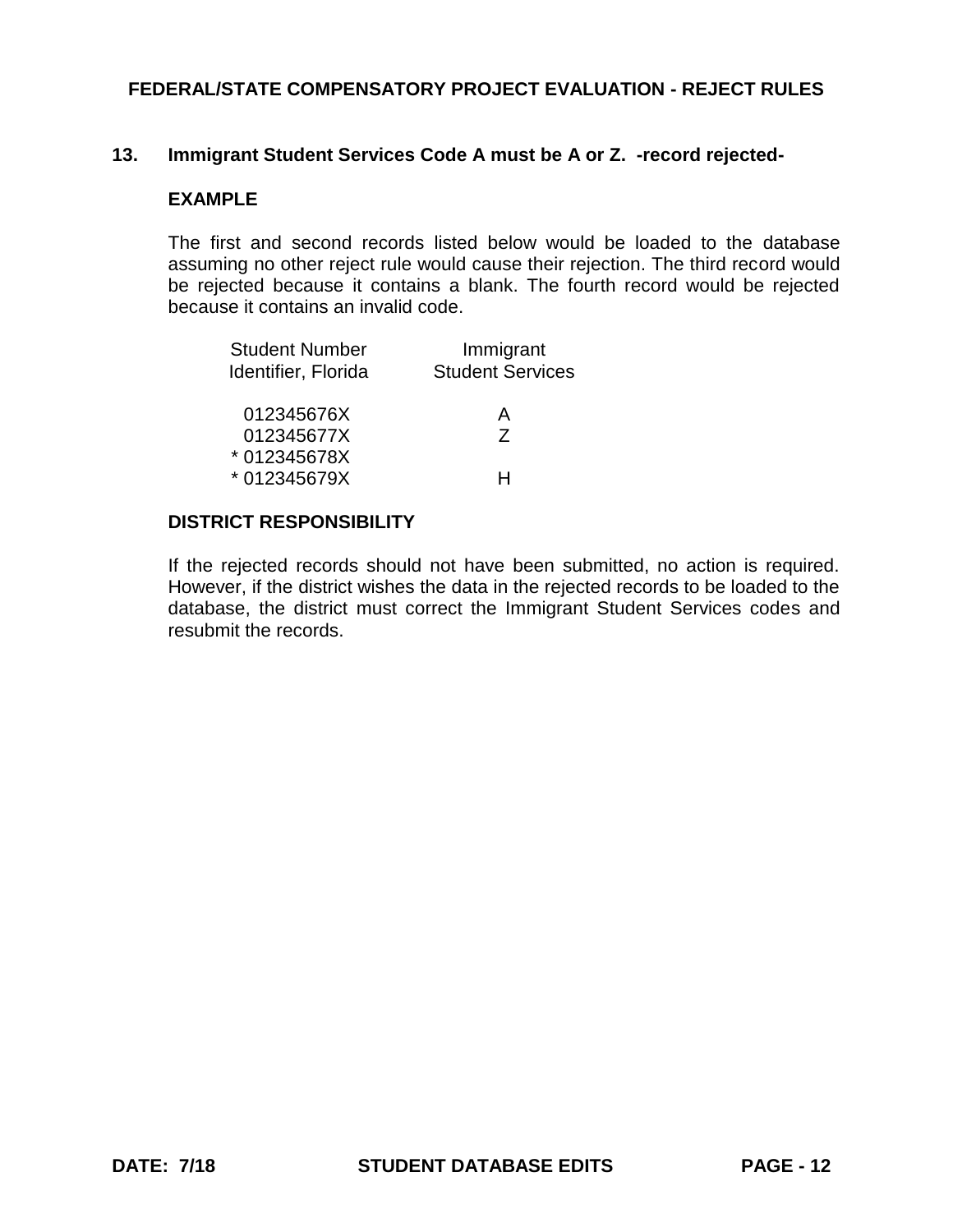### **14. Immigrant Student Services – Code B must be B or Z. -record rejected-**

### **EXAMPLE**

The first and second records listed below would be loaded to the database assuming no other reject rule would cause their rejection. The third record would be rejected because it contains a blank. The fourth record would be rejected because it contains an invalid code.

| <b>Student Number</b><br>Identifier, Florida | Immigrant<br><b>Student Services</b> |
|----------------------------------------------|--------------------------------------|
| 012345676X                                   | B                                    |
| 012345677X                                   | 7                                    |
| *012345678X                                  |                                      |
| * 012345679X                                 | ( –                                  |

### **DISTRICT RESPONSIBILITY**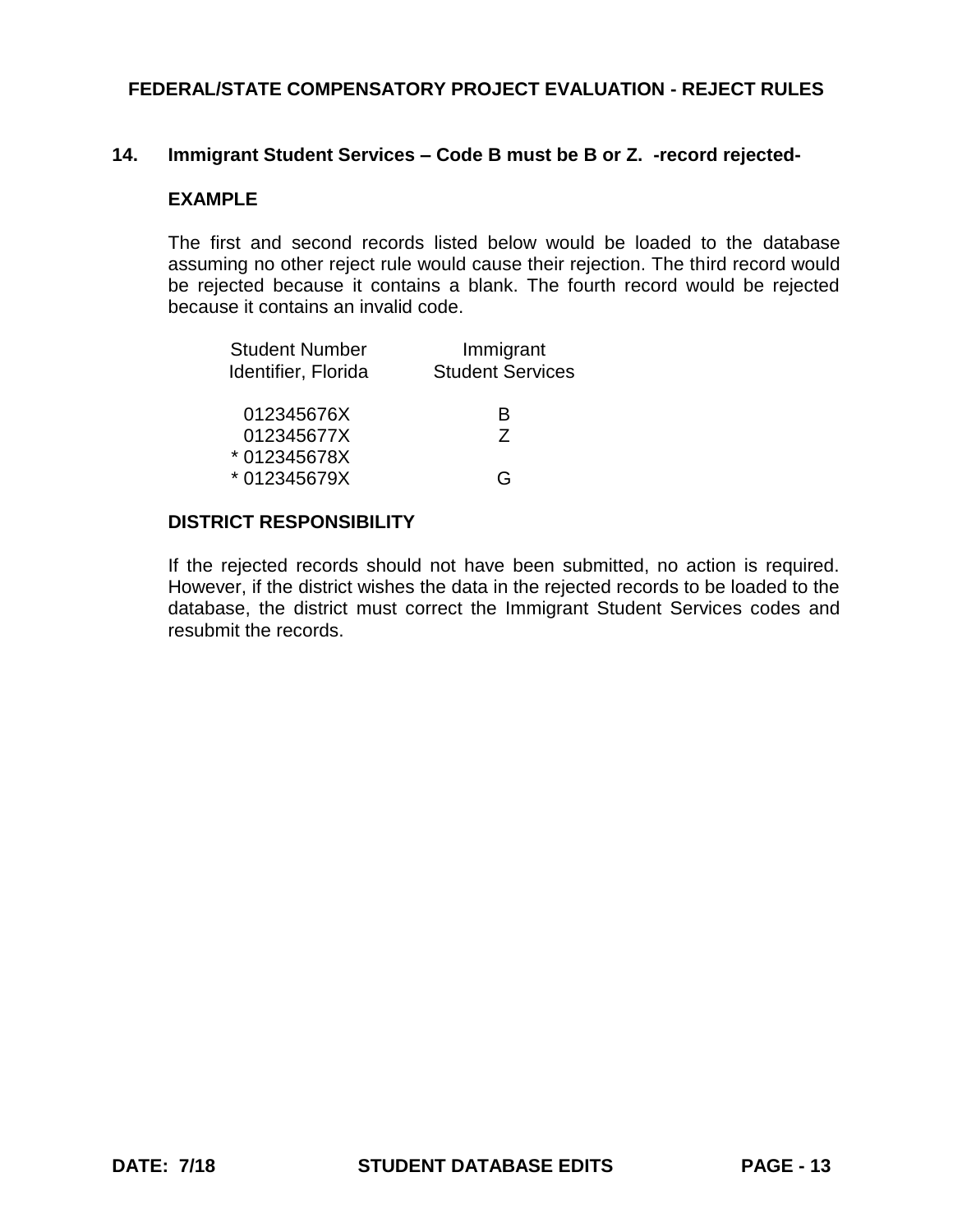### **15. Immigrant Student Services Code C must be C or Z. -record rejected-**

### **EXAMPLE**

The first and second records listed below would be loaded to the database assuming no other reject rule would cause their rejection. The third record would be rejected because it contains a blank. The fourth record would be rejected because it contains an invalid code.

| <b>Student Number</b><br>Identifier, Florida | Immigrant<br><b>Student Services</b> |
|----------------------------------------------|--------------------------------------|
| 012345676X                                   | C                                    |
| 012345677X                                   | 7                                    |
| * 012345678X                                 |                                      |
| * 012345679X                                 | x                                    |

### **DISTRICT RESPONSIBILITY**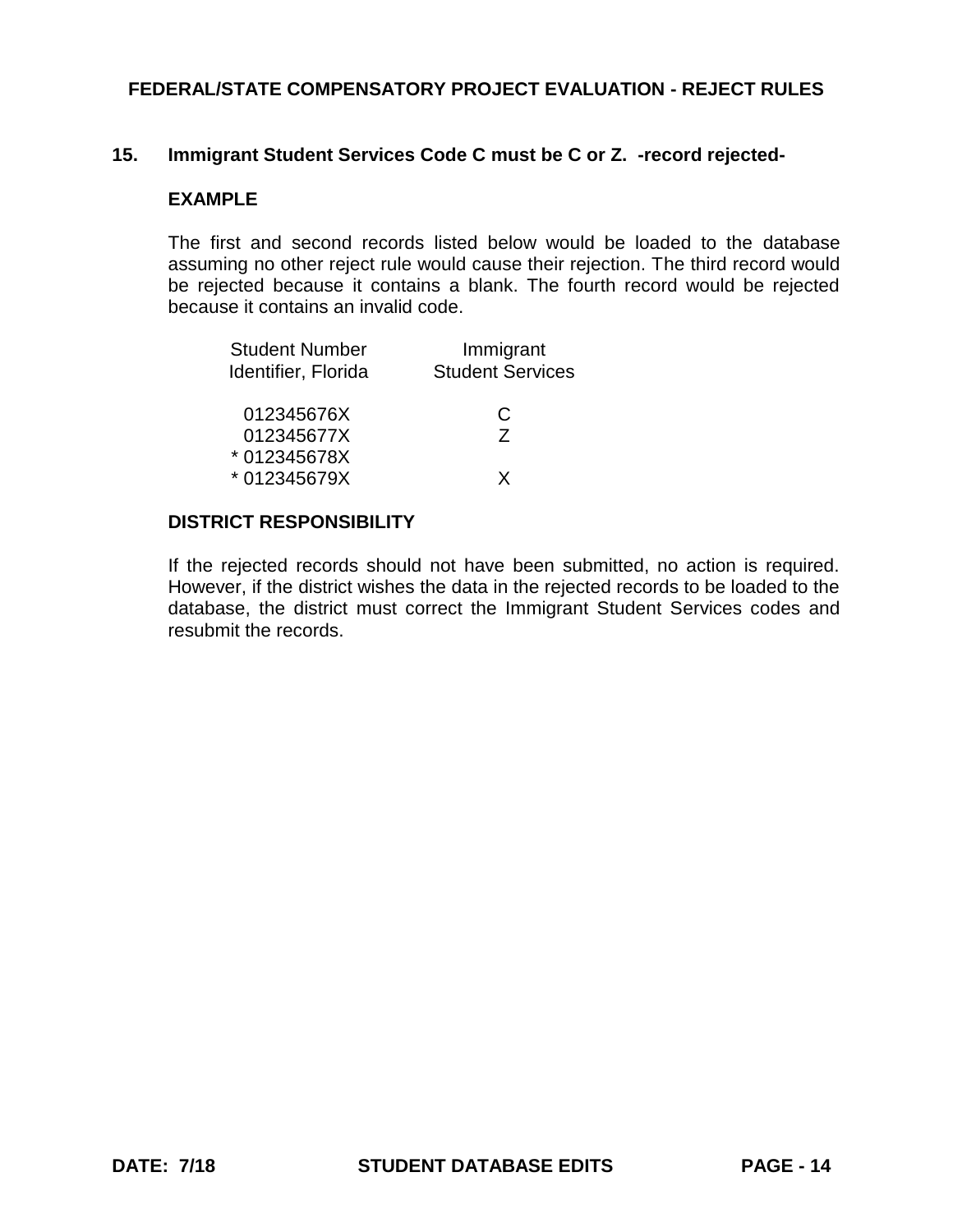### **16. Immigrant Student Services – Code M must be M or Z. -record rejected-**

#### **EXAMPLE**

The first and second records listed below would be loaded to the database assuming no other reject rule would cause their rejection. The third record would be rejected because it contains a blank. The fourth record would be rejected because it contains an invalid code.

| <b>Student Number</b><br>Identifier, Florida | Immigrant<br><b>Student Services</b> |
|----------------------------------------------|--------------------------------------|
| 012345676X                                   | м                                    |
| 012345677X                                   | 7                                    |
| * 012345678X                                 |                                      |
| * 012345679X                                 |                                      |

#### **DISTRICT RESPONSIBILITY**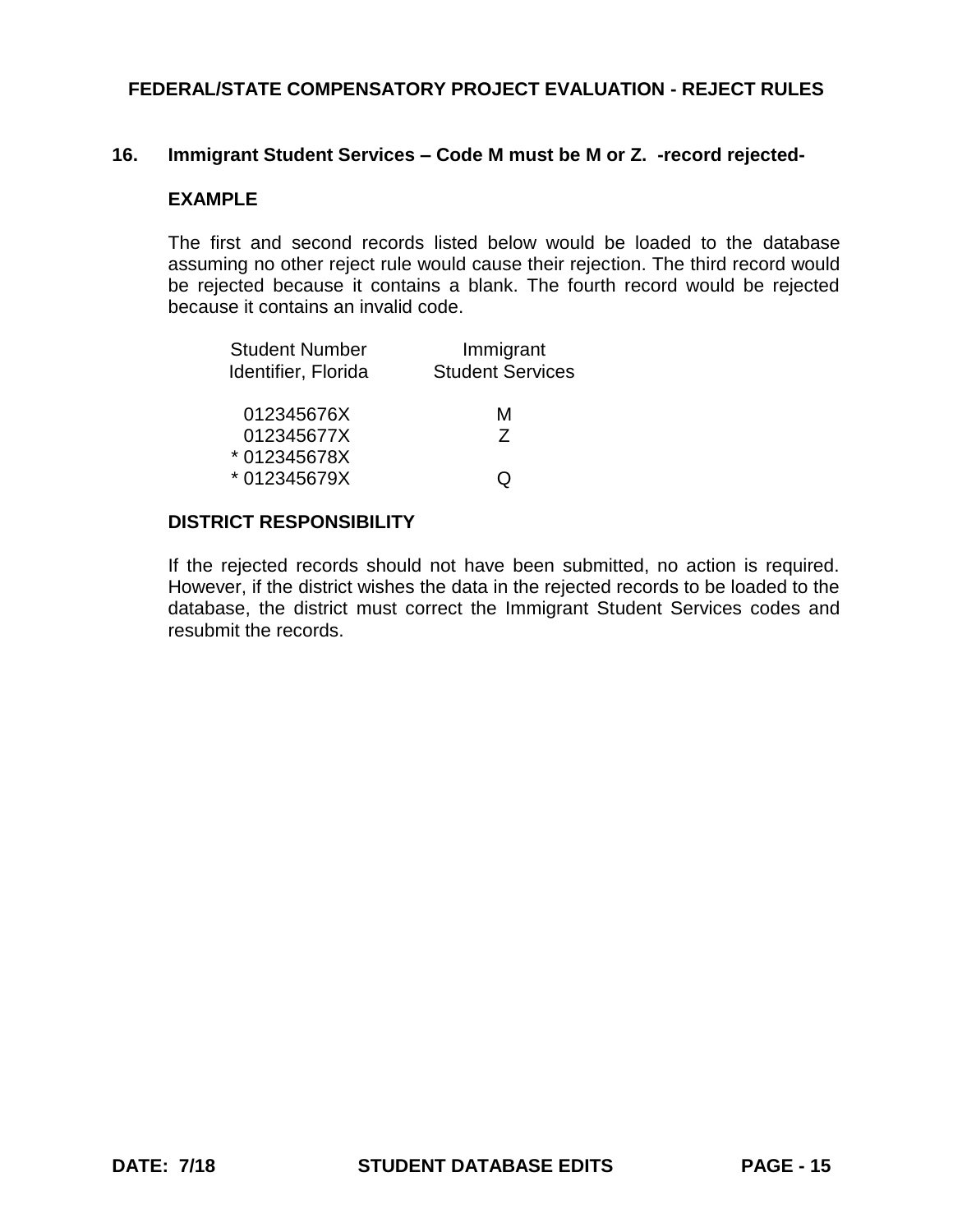**17. The Transaction Code must be A, C or D. For the original transmission, only A is valid. For subsequent batch/update submissions, if A is specified then the record must not already exist on the database; if C or D is specified then the record must exist on the database. -record rejected-**

## **EXAMPLE**

For all original transmissions, the Transaction Code must be "A." An original transaction is the first submission of a record during a survey period. After original transmission of records, changes to the record for elements other than the key elements must be done with a "C" as the Transaction Code. To delete a record, the Transaction Code must be a "D." To change key elements in a batch transaction, the record must FIRST be deleted with a "D" and then added with an "A." Records with an incorrect Transaction Code would be rejected.

## **DISTRICT RESPONSIBILITY**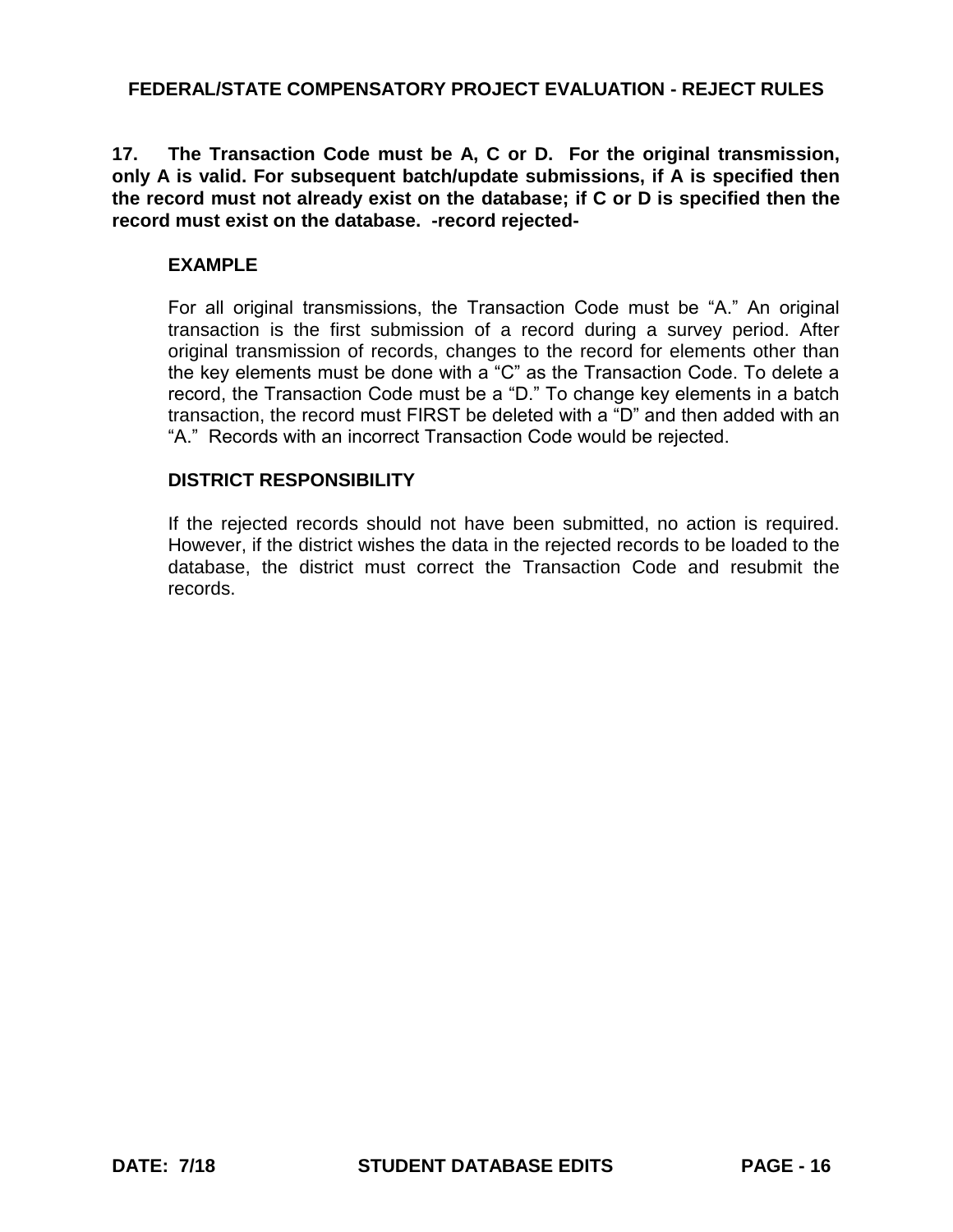**18. Each Federal/State Compensatory Project Evaluation record must be unique based on the keys of District Number, Current Instruction/Service; School Number, Current Instruction/Service; Student Number Identifier, Florida; Survey Period Code; School Year; Federal/State Project Type, Term and Federal/State Model. -first record accepted, all other duplicate records rejected-**

### **EXAMPLE**

The first, third and fourth records listed below would be loaded to the database assuming no other reject rule would cause their rejection. The second and fifth records would be rejected since they are duplicates of the first and fourth records, respectively.

| <b>District</b> | School       |                |              |      |              |   |              |
|-----------------|--------------|----------------|--------------|------|--------------|---|--------------|
| Number,         | Number,      | <b>Student</b> |              |      | Federal/     |   |              |
| Current         | Current      | <b>Number</b>  | Survey       |      | <b>State</b> |   | Fed/         |
| Instruction/    | Instruction/ | Identifier,    | PeriodSchool |      | Project      |   | <b>State</b> |
| Service         | Service      | Florida        | Code         | Year | Type         |   | Term Model   |
|                 |              |                |              |      |              |   |              |
| 01              | 0021         | 123456789X     | 5            | **** | 1            | 3 | 09           |
| $*01$           | 0021         | 123456789X     | 5            | **** | 1            | 3 | 09           |
| 01              | 0021         | 123456786X     | 5            | **** | 1            | 3 | 00           |
| 01              | 0021         | 123456787X     | 5            | **** | 1            | 3 | 11           |
| $*01$           | 0021         | 123456787X     | 5            | **** | 1            | 3 | 11           |
|                 |              |                |              |      |              |   |              |

\*\*\*\* = Valid fiscal year for data submission.

## **DISTRICT RESPONSIBILITY**

If the records that were accepted and loaded to the database are the correct ones, no action is required. However, if the district wishes the data in the rejected records to be loaded to the database, the district must delete any invalid records, correct any rejected records if necessary, and resubmit the corrected records.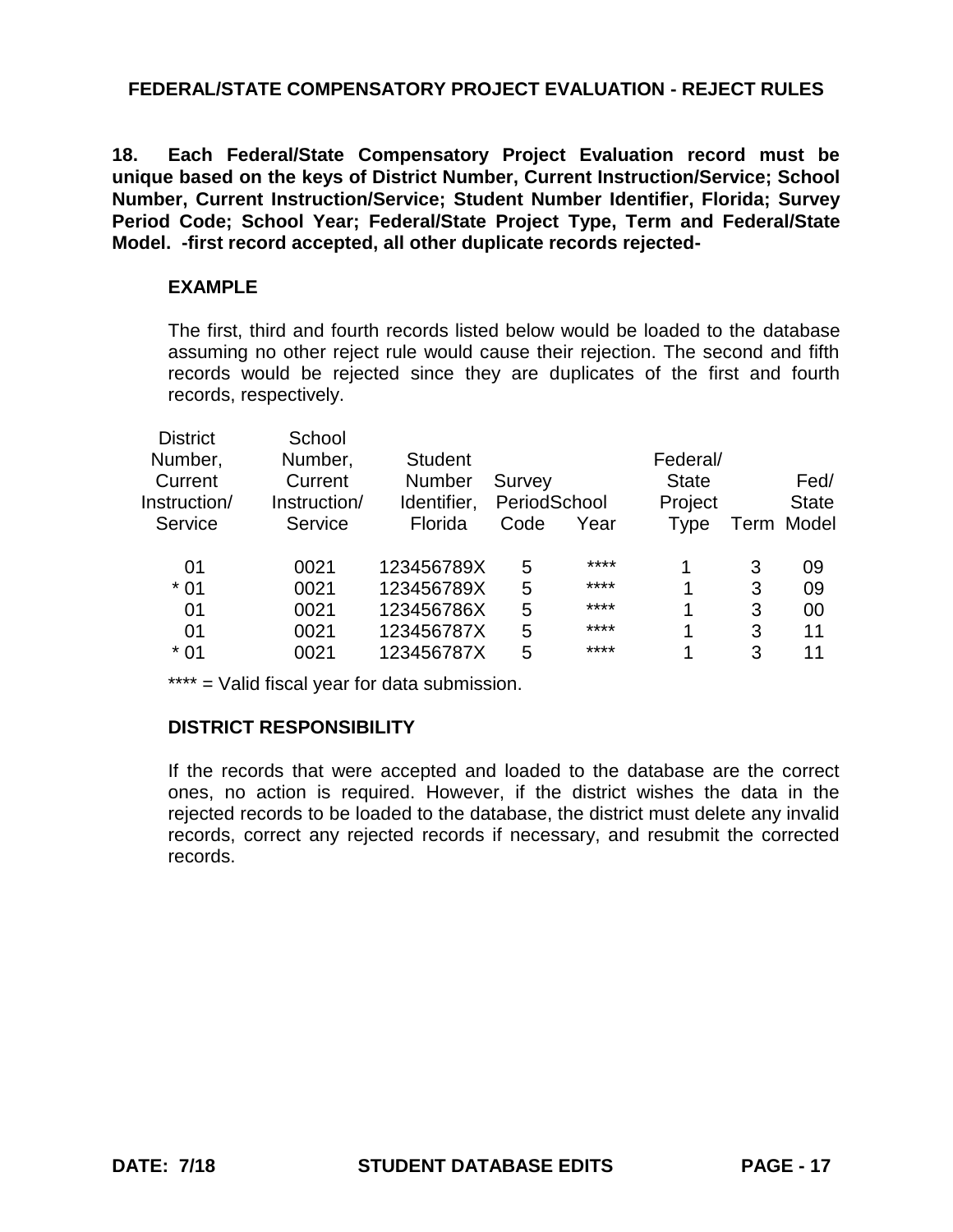### **19. Immigrant Student Services – Code O must be O or Z. -record rejected-**

### **EXAMPLE**

The first and second records listed below would be loaded to the database assuming no other reject rule would cause their rejection. The third record would be rejected because it contains a blank. The fourth record would be rejected because it contains an invalid code.

| <b>Student Number</b> | Immigrant               |
|-----------------------|-------------------------|
| Identifier, Florida   | <b>Student Services</b> |
| 012345676X            | ( )                     |
| 012345677X            | 7                       |
| * 012345678X          |                         |
| * 012345679X          |                         |

### **DISTRICT RESPONSIBILITY**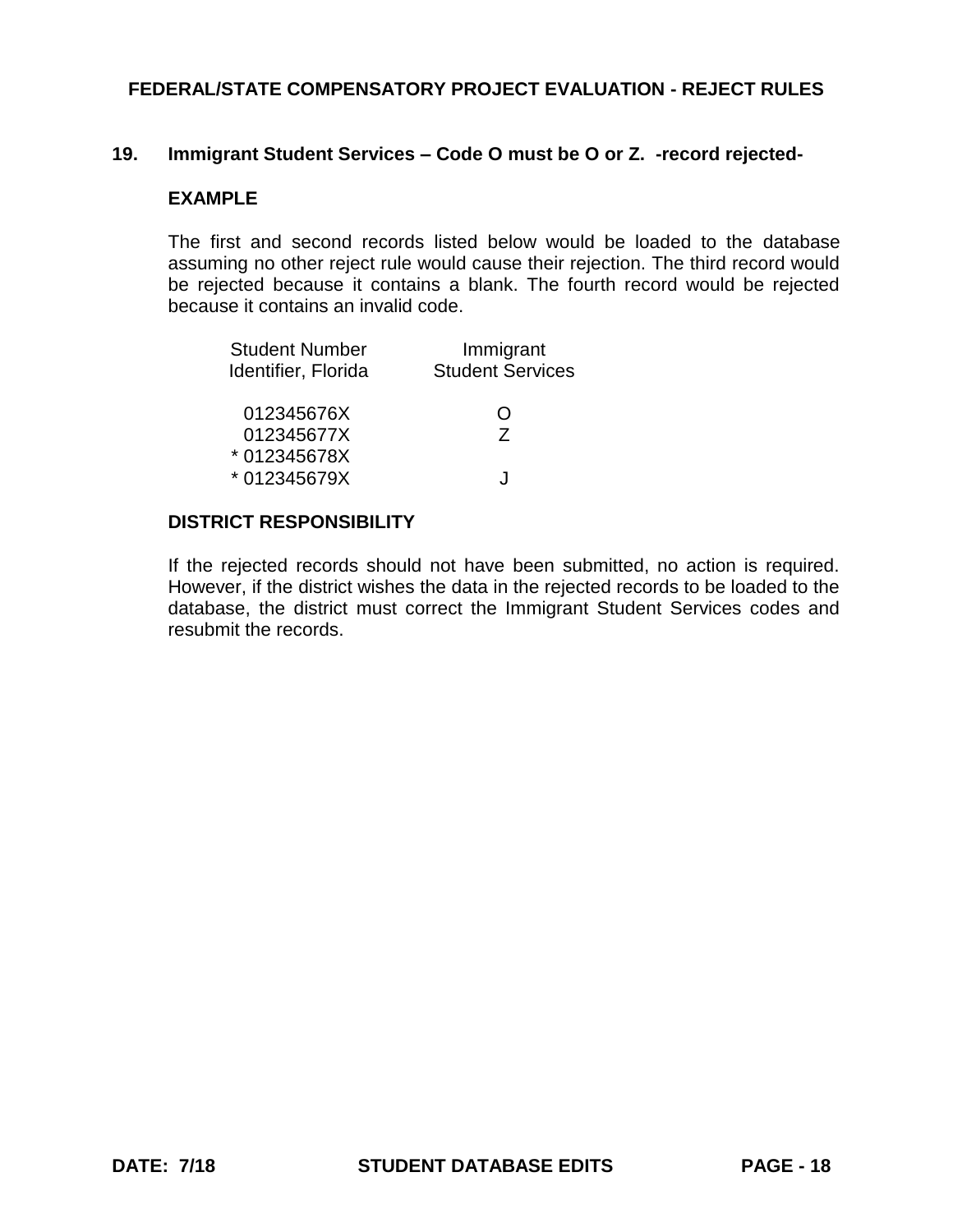### **20. Term must be 3 or S. -record rejected-**

### **EXAMPLE**

The records listed below would be rejected because of invalid Term codes.

| <b>Student Number</b><br>Identifier, Florida | Term       |
|----------------------------------------------|------------|
| *123456789X                                  | $0$ (zero) |
| *223456789X<br>*012345678X                   | M          |

## **DISTRICT RESPONSIBILITY**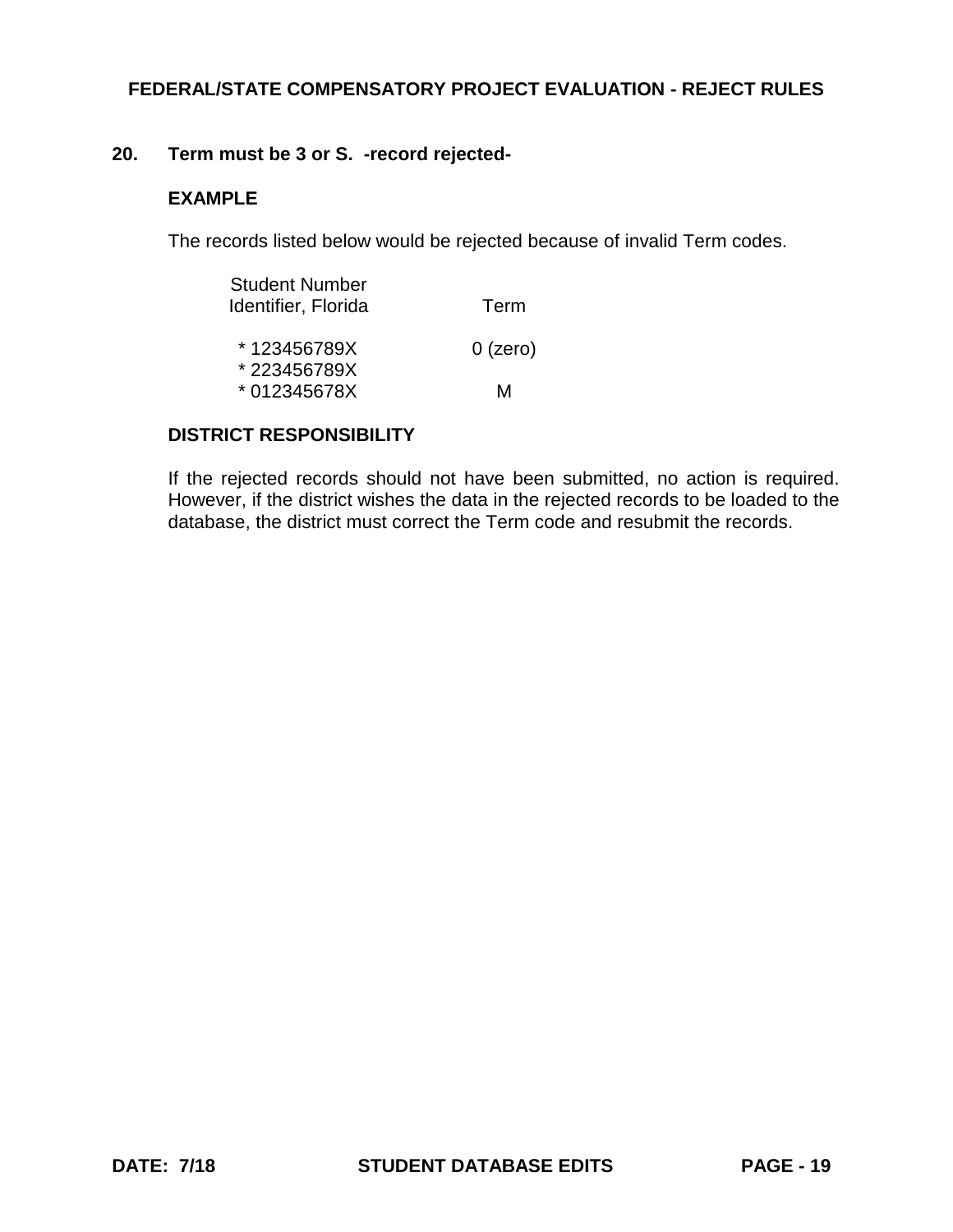### **21. Immigrant Student Services – Code R must be R or Z. -record rejected-**

### **EXAMPLE**

The first and second records listed below would be loaded to the database assuming no other reject rule would cause their rejection. The third record would be rejected because it contains a blank. The fourth record would be rejected because it contains an invalid code.

| <b>Student Number</b><br>Identifier, Florida | Immigrant<br><b>Student Services</b> |
|----------------------------------------------|--------------------------------------|
| 012345676X                                   | R                                    |
| 012345677X<br>*012345678X                    | 7                                    |
| * 012345679X                                 |                                      |

### **DISTRICT RESPONSIBILITY**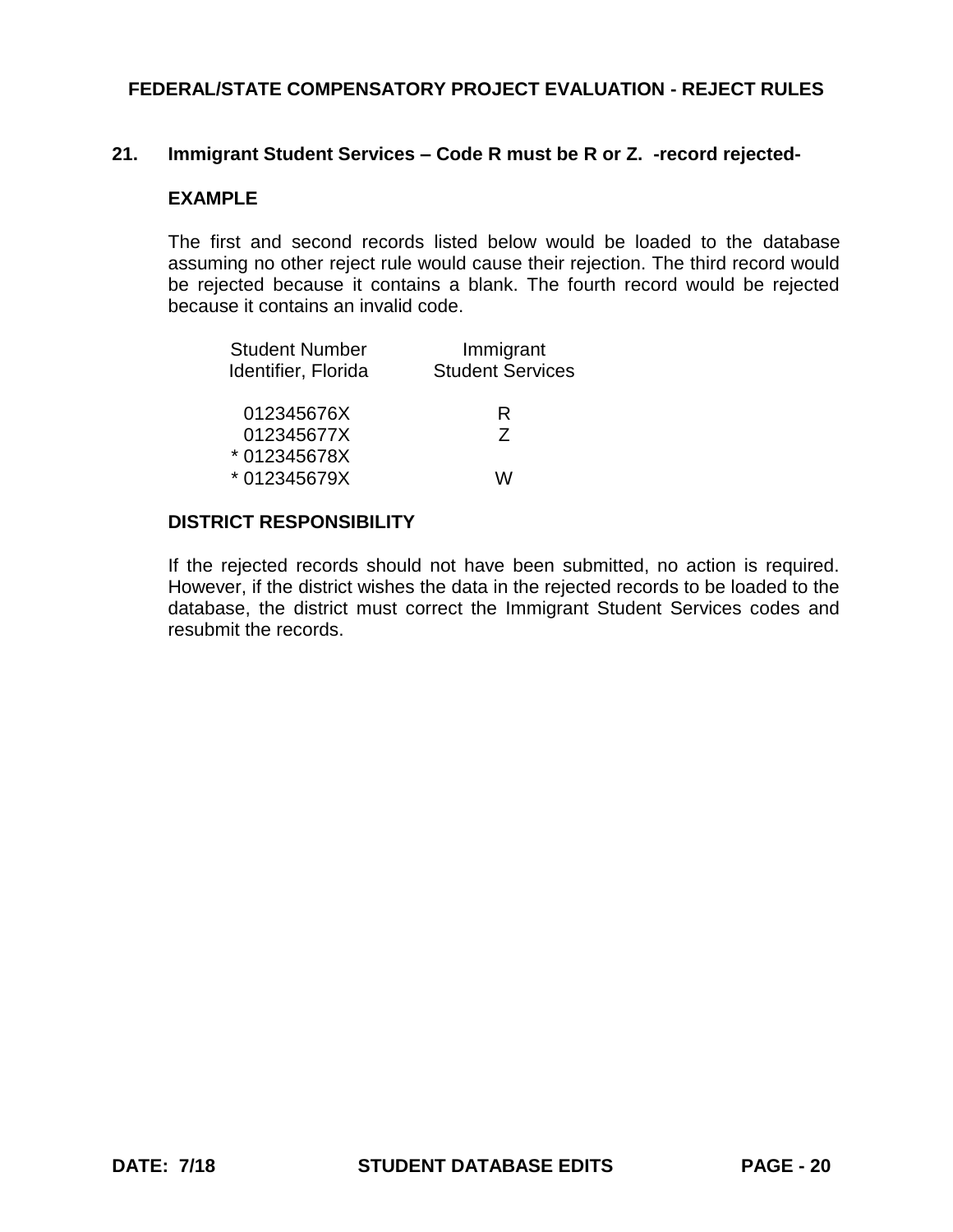### **22. Immigrant Student Services – Code S must be S or Z. -record rejected-**

#### **EXAMPLE**

The first and second records listed below would be loaded to the database assuming no other reject rule would cause their rejection. The third record would be rejected because it contains a blank. The fourth record would be rejected because it contains an invalid code.

| <b>Student Number</b><br>Identifier, Florida | Immigrant<br><b>Student Services</b> |
|----------------------------------------------|--------------------------------------|
| 012345676X                                   | S                                    |
| 012345677X                                   | 7                                    |
| *012345678X                                  |                                      |
| * 012345679X                                 | ( –                                  |

#### **DISTRICT RESPONSIBILITY**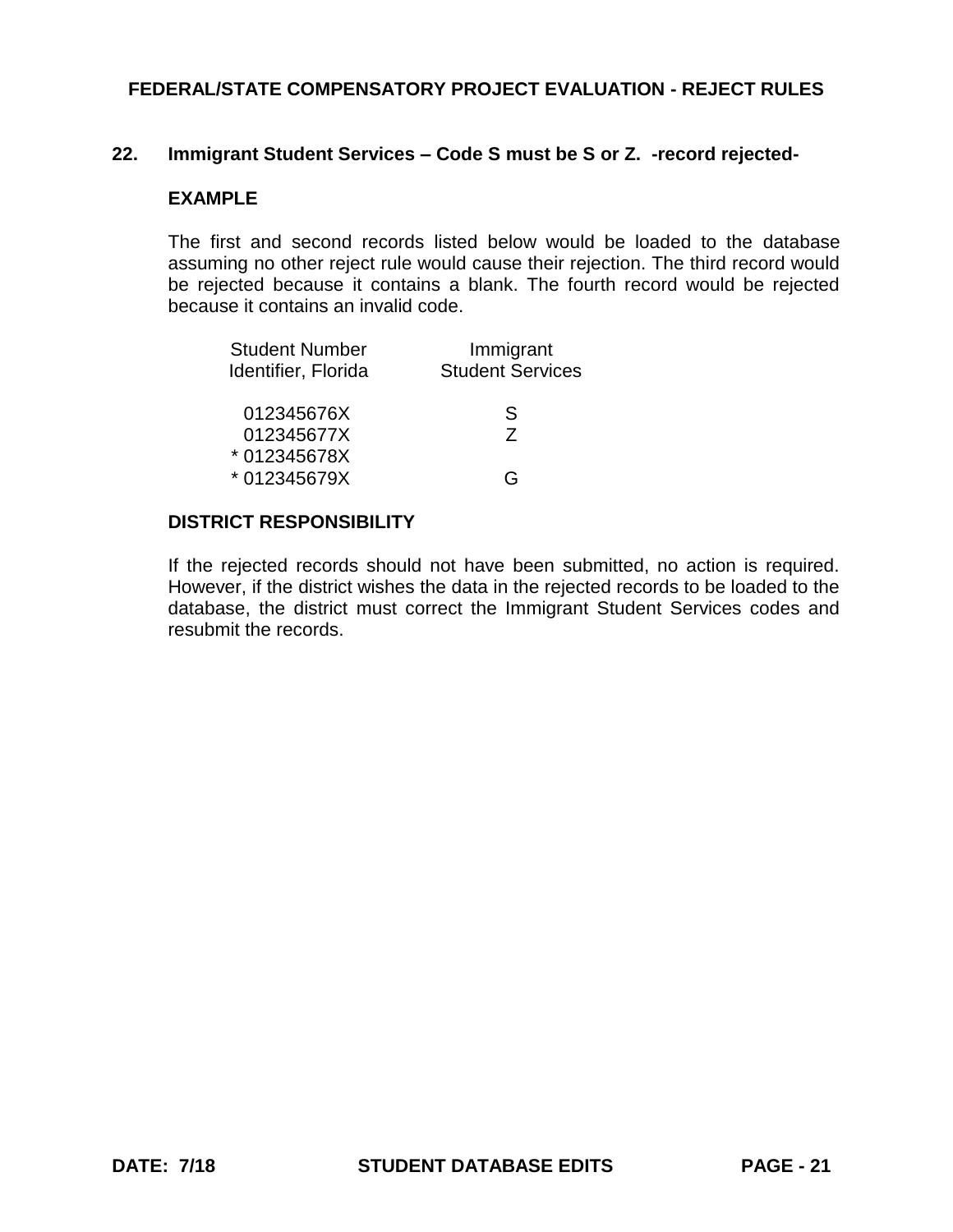### **23. Immigrant Student Services – Code T must be T or Z. -record rejected-**

### **EXAMPLE**

The first and second records listed below would be loaded to the database assuming no other reject rule would cause their rejection. The third record would be rejected because it contains a blank. The fourth record would be rejected because it contains an invalid code.

| <b>Student Number</b><br>Identifier, Florida | Immigrant<br><b>Student Services</b> |
|----------------------------------------------|--------------------------------------|
| 012345676X                                   | $\mathbf{I}$                         |
| 012345677X                                   | 7                                    |
| * 012345678X                                 |                                      |
| * 012345679X                                 |                                      |

#### **DISTRICT RESPONSIBILITY**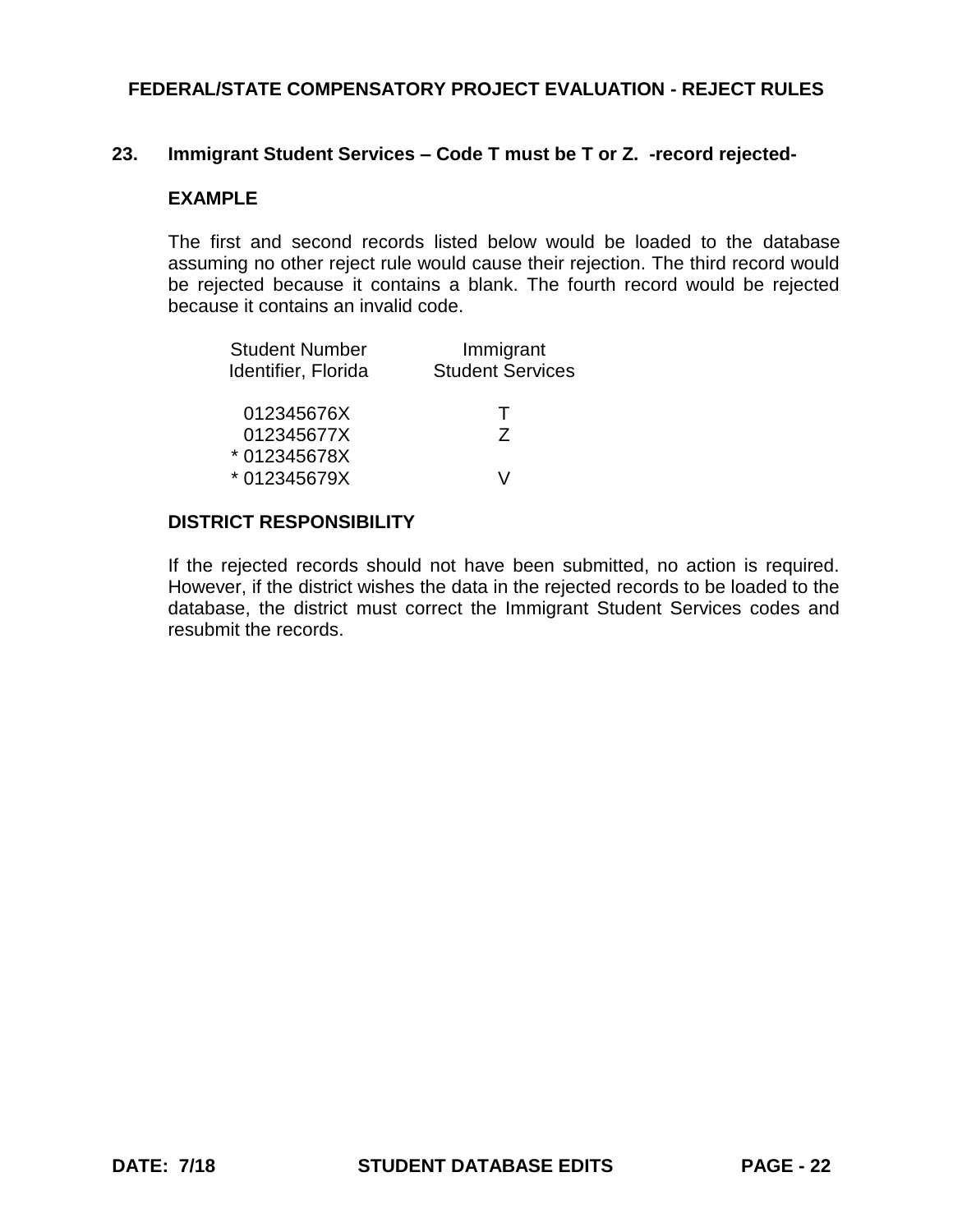## **24. Federal/State Project - Support Service must be A, D, H, N, O, R, S, T, X, or Z. -record rejected-**

### **EXAMPLE**

The first and second records listed below would be loaded to the database assuming no other reject rule would cause their rejection. The third record would be rejected because it contains a blank. The fourth record would be rejected because it contains an invalid code.

| <b>Student Number</b> | Federal/state      | Federal/State     |
|-----------------------|--------------------|-------------------|
| Identifier,           | Project, Area, and | Project - Support |
| Florida               | Model              | <b>Services</b>   |
| 123456786X            | 11010              | <b>DHNZ</b>       |
| 123456787X            | 12090              | 7777              |
| *123456789X           | 11010              | DH N              |
| *123456788X           | 11010              | MGZZ              |

## **DISTRICT RESPONSIBILITY**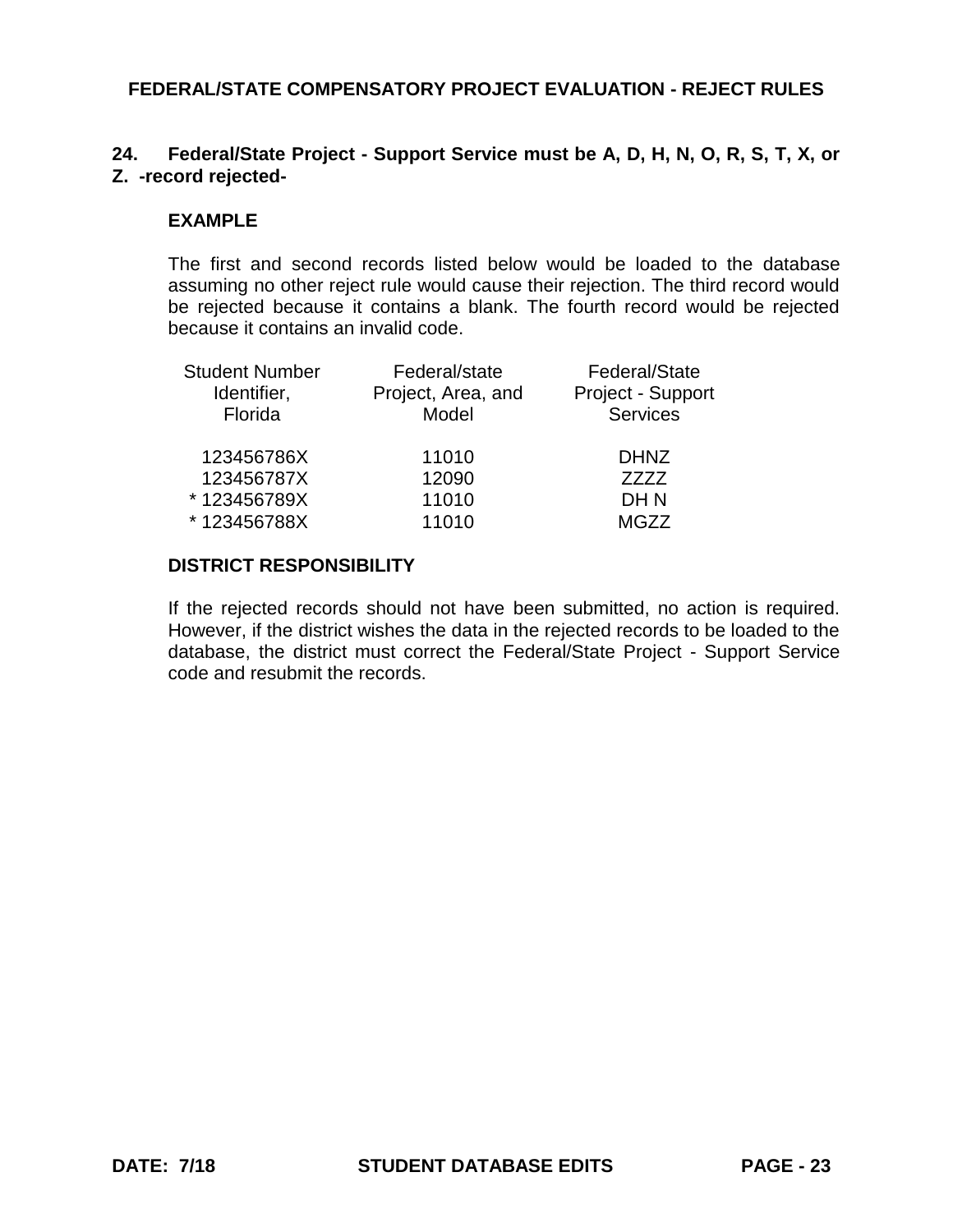### **25. Migrant Referred Services must be Y, N or Z. -record rejected-**

#### **EXAMPLE**

The first and second records listed below would be loaded to the database assuming no other reject rule would cause their rejection. The third record would be rejected because it contains a blank. The fourth record would be rejected because it contains an invalid code.

| <b>Student Number</b><br>Identifier, Florida | Migrant<br><b>Referred Services</b> |
|----------------------------------------------|-------------------------------------|
| 012345676X                                   | Y                                   |
| 012345677X                                   | N                                   |
| * 012345678X                                 |                                     |
| * 012345679X                                 | 9                                   |

### **DISTRICT RESPONSIBILITY**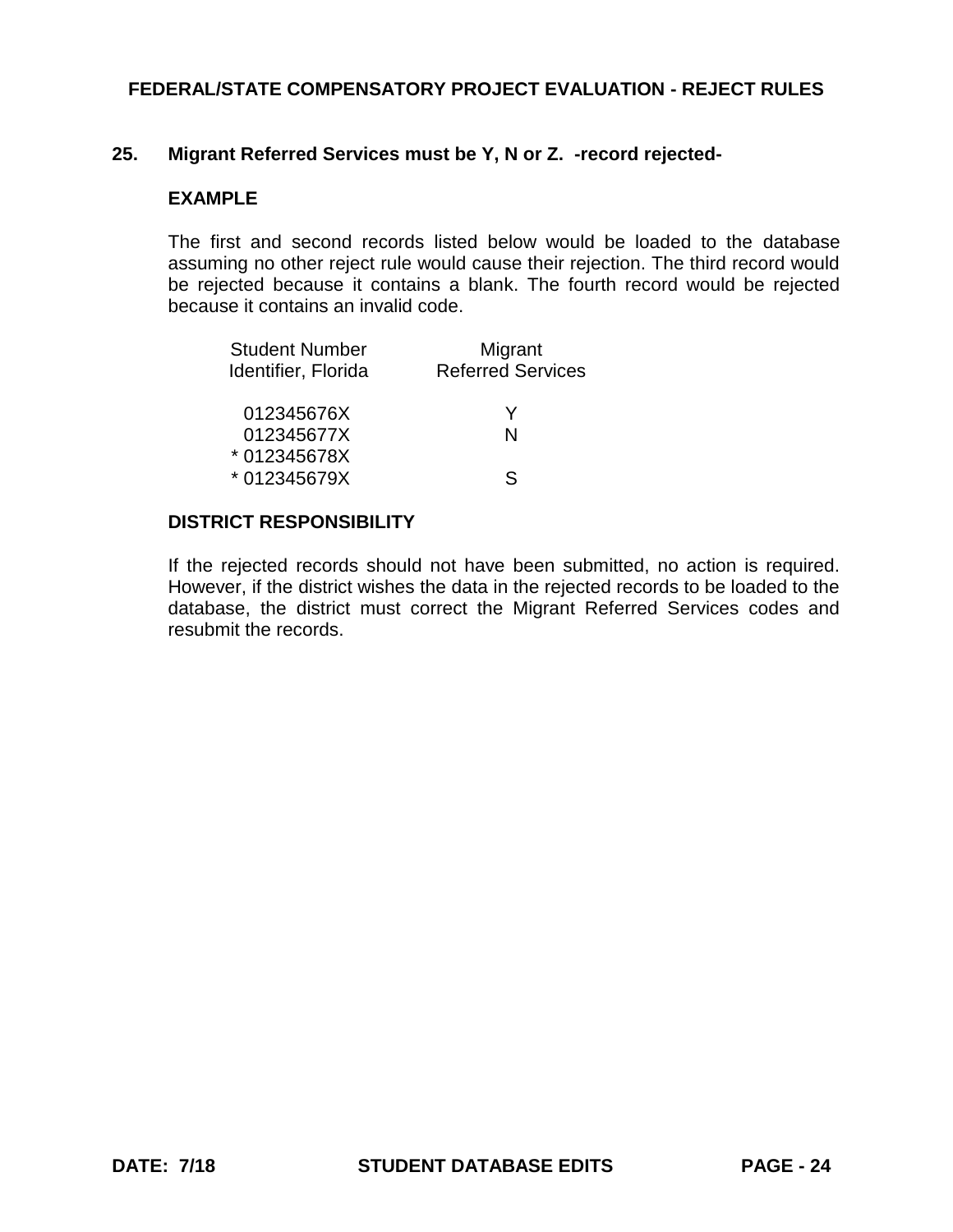## **26. If Federal/State Project Type is 2 or 5 then the Migrant Referred Services code must not equal Z. –record reject-**

### **EXAMPLE**

The first and third records listed below would pass the edit. The second record would be rejected because the Federeal/State ProjectType is 2 and the Migrant Referred Services code is Z.

| <b>District</b> | School       |                |               |                 |
|-----------------|--------------|----------------|---------------|-----------------|
| Number,         | Number,      | <b>Student</b> | Federal/      |                 |
| Current         | Current      | <b>Number</b>  | <b>State</b>  | Migrant-        |
| Instruction/    | Instruction/ | Identifier,    | Project       | Referred        |
| Service         | Service      | Florida        | <b>Type</b>   | <b>Services</b> |
| 01              | 0021         | 123456789X     | $\mathcal{P}$ | Y               |
| $*01$           | 0021         | 123456790X     | 2             | Ζ               |
| 01              | 0021         | 123456791X     | 5             | N               |
|                 |              |                |               |                 |

## **DISTRICT RESPONSIBILITY**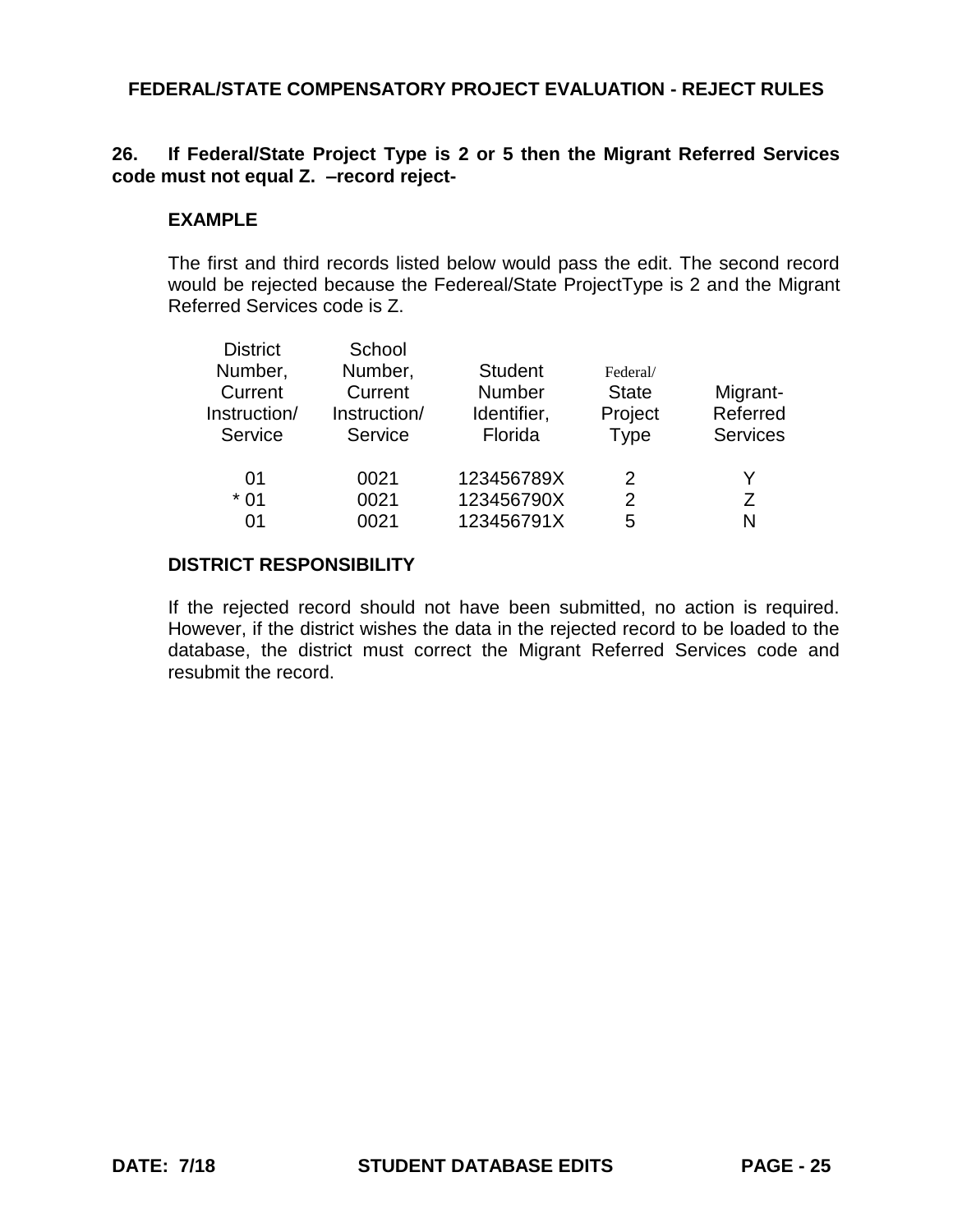**27. The Student Number Identifier, Local may be any combination of letters, numbers and blanks. (All blanks are allowable.) It must be left-justified with trailing blanks. -record rejected-**

## **EXAMPLE**

The first three records listed below would be loaded to the database assuming no other edit would cause their rejection. The fourth record would be rejected because the Student Number Identifier, Local contains a symbol (@). The fifth record would be rejected because it is right-justified rather than left-justified.

| <b>District</b>            | <b>Student</b> |
|----------------------------|----------------|
| Number,                    | Number         |
| Current                    | Identifier,    |
| <b>Instruction/Service</b> | Local          |
|                            |                |
| 01                         | 0123456789     |
| 01                         | ABC123DEF9     |
| 01                         | 3001 28K       |
|                            | 123456         |

## **DISTRICT RESPONSIBILITY**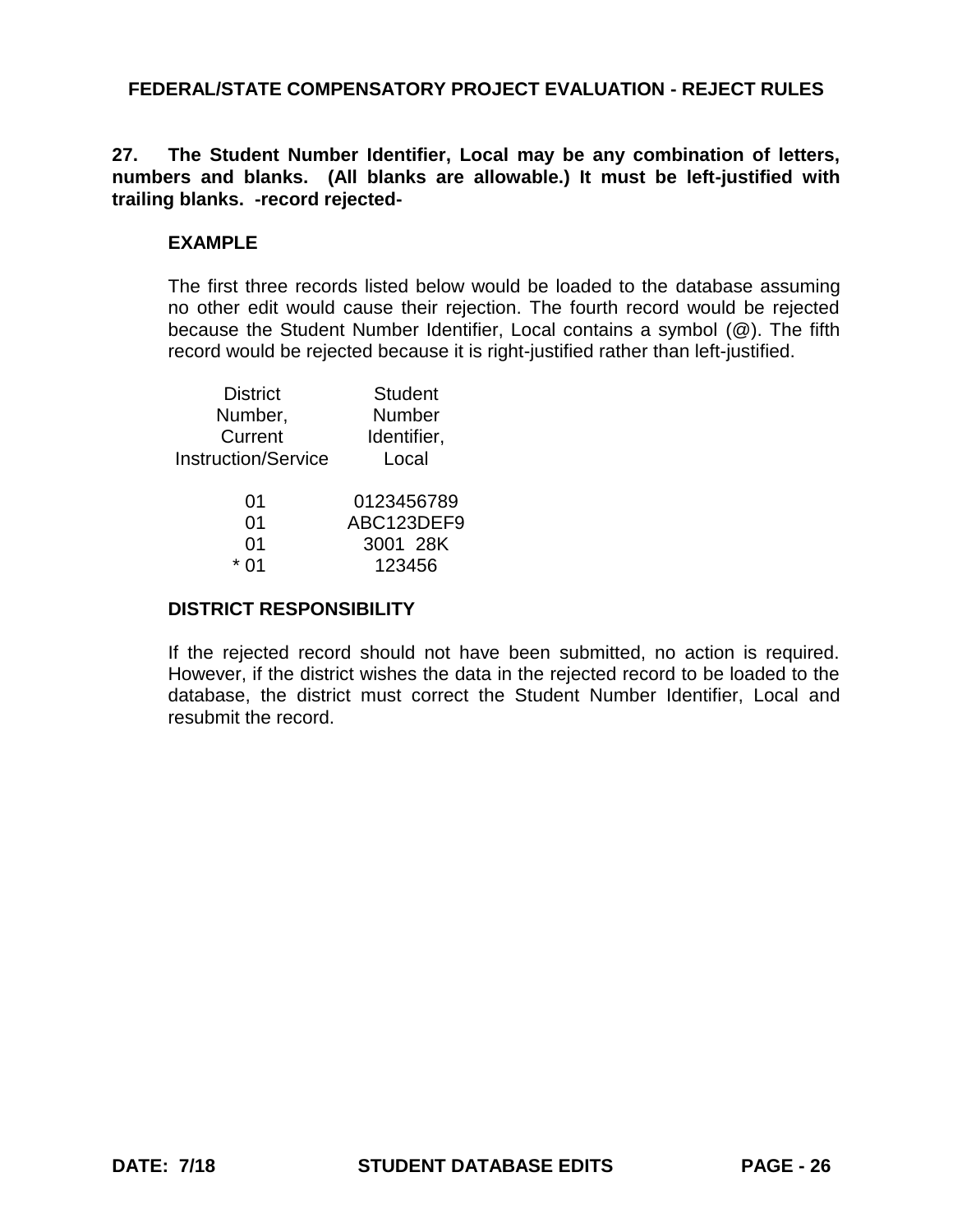**28. If Federal/State Project Type is 2 or 5 and Federal/State Subject Area is 1 or 2, then Federal/State Migrant Service Provider code must be T or Z. For all other Federal/State Types and Federal/State Subject Areas, the Federal/State Migrant Service Provider code must be Z. –record rejected–**

## **EXAMPLE**

The first and third records listed below would be loaded to the database assuming no other reject rule would cause their rejection. The second record would be rejected because the Project Type equals 1, the Subject Area equals 2 and the Service Provider equals T.

| <b>District</b><br>Number,<br>Current<br>Instruction/<br>Service | School<br>Number,<br>Current<br>Instruction/<br>Service | <b>Student</b><br>Number<br>Identifier,<br>Florida | Federal/<br><b>State</b><br>Project,<br><b>Type</b> | Federal/<br><b>State</b><br>Subject<br>Area | Federal/<br><b>State</b><br>Migrant<br>Service<br>Provider |
|------------------------------------------------------------------|---------------------------------------------------------|----------------------------------------------------|-----------------------------------------------------|---------------------------------------------|------------------------------------------------------------|
| 01                                                               | 0021                                                    | 123456789X                                         | 2                                                   | 2                                           | Τ                                                          |
| $*01$                                                            | 0021                                                    | 123456790X                                         | 1                                                   | 2                                           | т                                                          |
| 01                                                               | 0021                                                    | 123456791X                                         | 5                                                   |                                             | 7                                                          |

## **DISTRICT RESPONSIBILITY**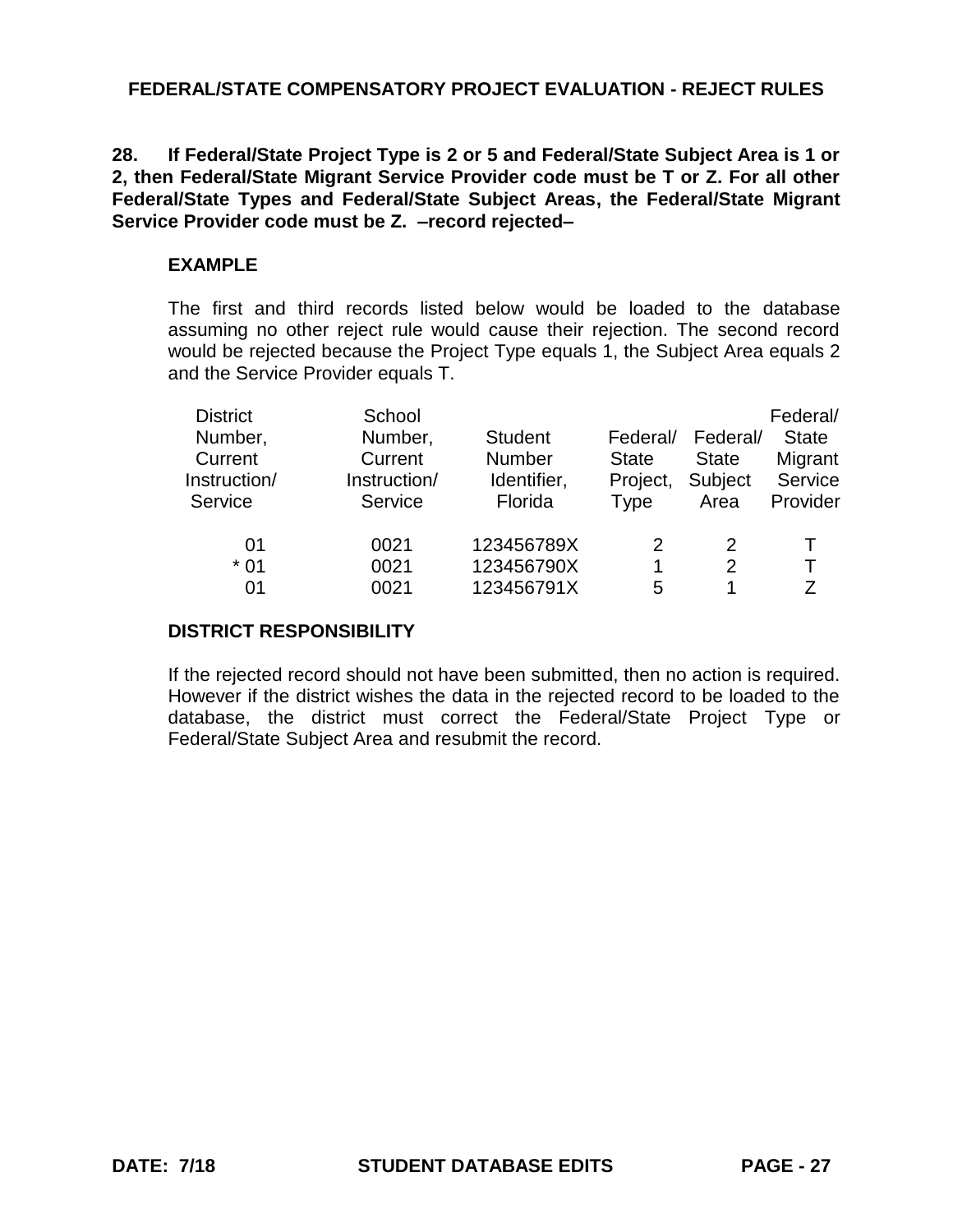## **29. If Federal/State Project Type is 1, then Federal/State Model code cannot be 00. -record rejected-**

### **EXAMPLE**

The first and second records listed below would be loaded to the database assuming no other reject rule would cause their rejection. The third record would be rejected because the Federal/State Model code is 00.

| <b>Student Number</b><br>Identifier, Florida | Federal/State<br>Project Type | Federal/State<br>Model |
|----------------------------------------------|-------------------------------|------------------------|
| 012345676X                                   |                               | 01                     |
| 012345677X                                   |                               | 10                     |
| * 012345678X                                 |                               | ന                      |

### **DISTRICT RESPONSIBILITY**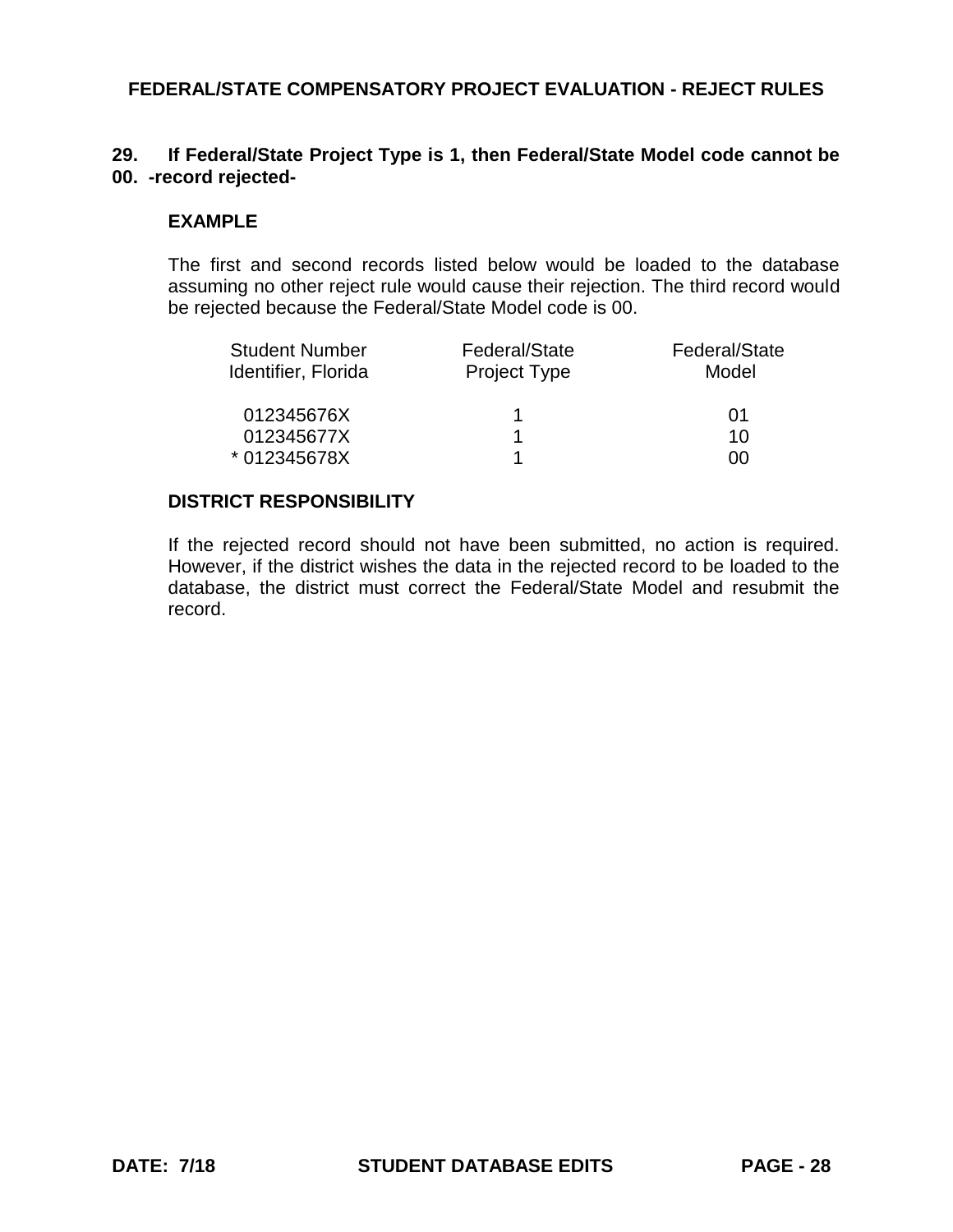### **2A. Migrant Continuation of Services must be A, B, C or Z. -record rejected-**

### **EXAMPLE**

The first and second records listed below would be loaded to the database assuming no other reject rule would cause their rejection. The third record would be rejected because it contains a blank. The fourth record would be rejected because it contains an invalid code.

| <b>Migrant Continuation</b><br>of Services |
|--------------------------------------------|
| C                                          |
| А                                          |
|                                            |
| ς                                          |
|                                            |

### **DISTRICT RESPONSIBILITY**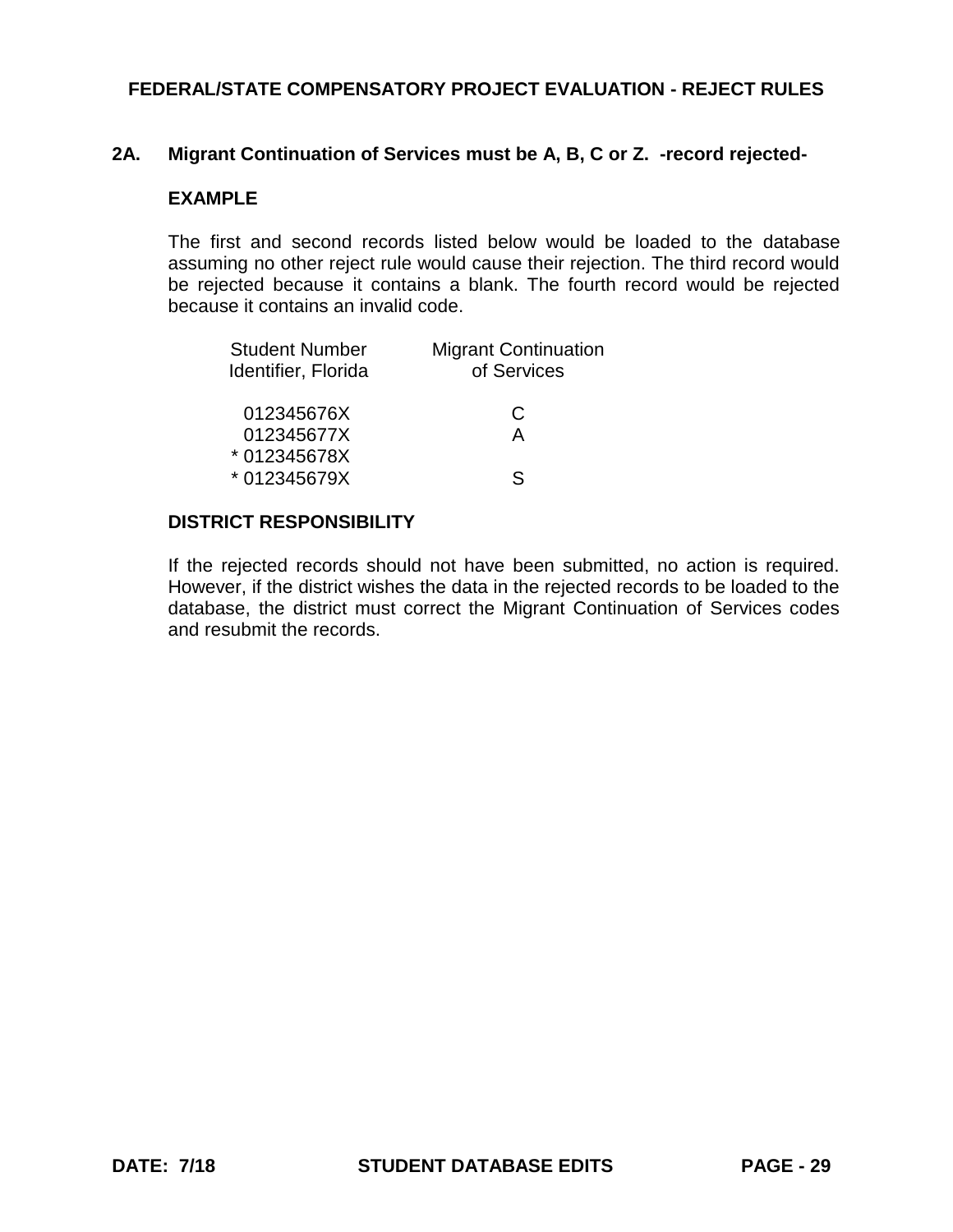**2B. Florida Education Identifier (FLEID) is alphanumeric and must be entered as"FL" in the first 2 positions followed by twelve numeric digits. No blanks, spaces or all zeros for the twelve numeric digits are allowable. -record rejected-**

## **EXAMPLE**

The first two records listed below would be loaded to the database assuming no other reject rule would cause their rejection. The third record would be rejected because the Florida Education Identifier (FLEID) is not a valid FLEID.

| District Number,<br><b>Current Enrollment</b> | <b>Student Number</b><br>Identifier, Florida | <b>Florida Education</b><br><b>Identifier</b> |
|-----------------------------------------------|----------------------------------------------|-----------------------------------------------|
| 01                                            | 012345677X                                   | FL340945895734                                |
| 01                                            | 012345678X                                   | FL004583948567                                |
| * በ1                                          | 012345679X                                   | FL000000000000                                |

## **DISTRICT RESPONSIBILITY**

If the rejected record should not have been submitted, no action is required. However, if the district wishes the data in the rejected record to be loaded to the database, the district must correct the Florida Education Identifier and resubmit the record for processing.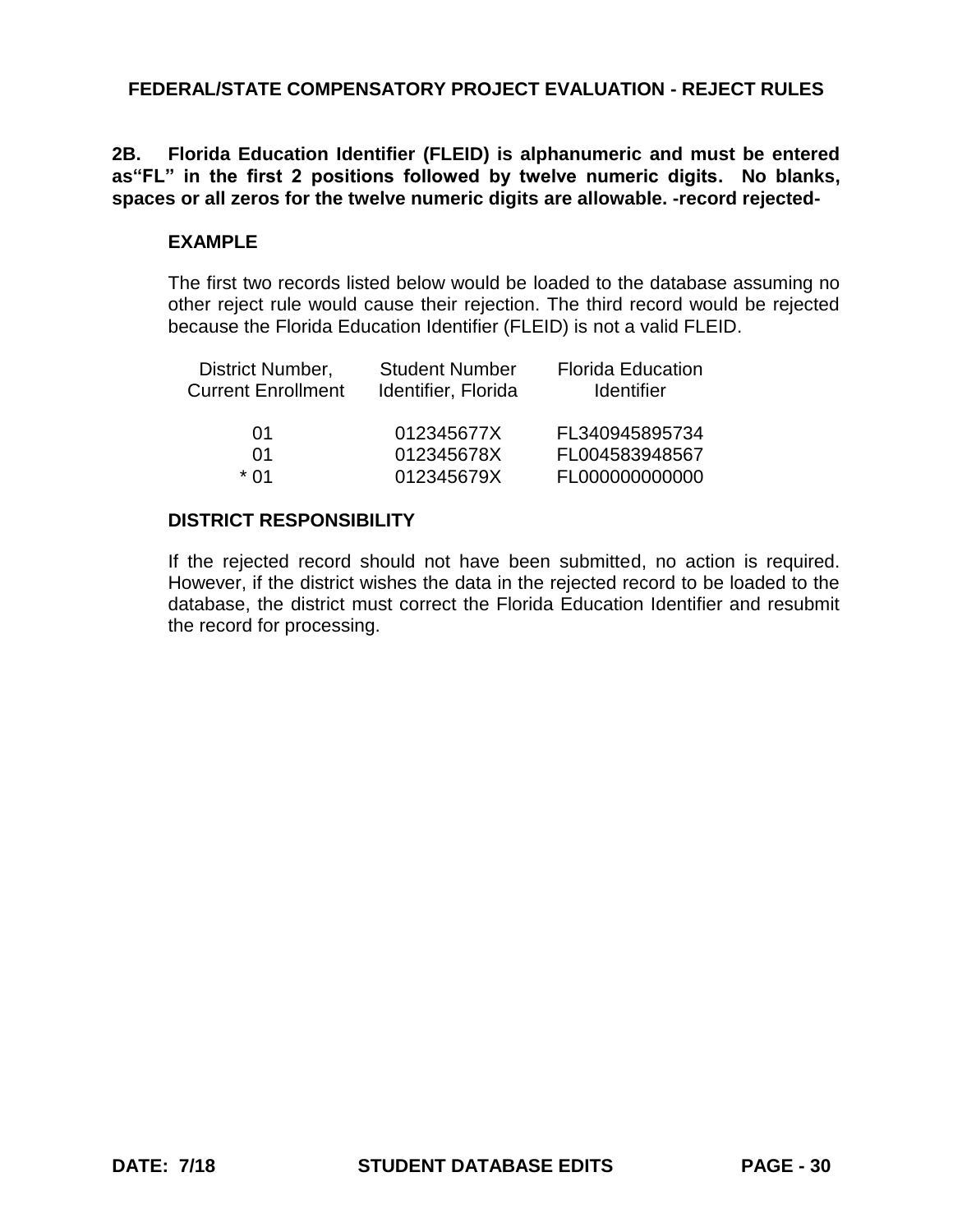## **2C. Federal/State Model must equal 00, 01, 09, 10, 11, 12, 13, 14. –record rejected–**

### **EXAMPLE**

The first and third records listed below would be loaded to the database assuming no other reject rule would cause their rejection. The second record would be rejected because the Model equals 07 which is not a valid code.

| <b>District</b> | School       |                |                   |  |
|-----------------|--------------|----------------|-------------------|--|
| Number,         | Number,      | <b>Student</b> |                   |  |
| Current         | Current      | <b>Number</b>  | Federal/          |  |
| Instruction/    | Instruction/ | Identifier,    | <b>State</b>      |  |
| Service         | Service      | Florida        | Model             |  |
| 01              | 0021         | 123456789X     | $12 \overline{ }$ |  |
| $*01$           | 0021         | 123456790X     | 07                |  |
| በ1              | 0021         | 123456791X     | იი                |  |

#### **DISTRICT RESPONSIBILITY**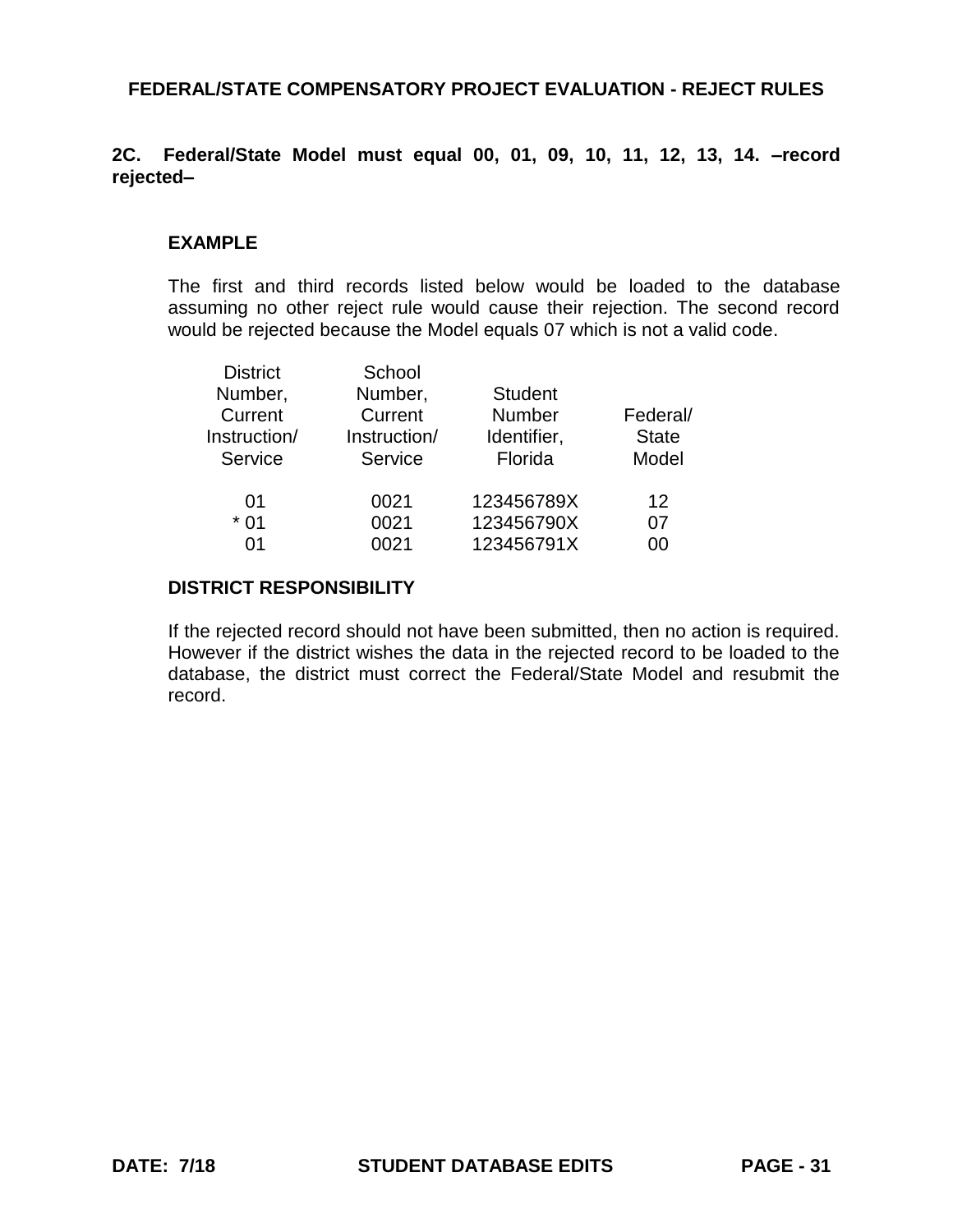### **2D. Federal/State Migrant Service Provider must be T or Z. –record rejected–**

#### **EXAMPLE**

The first and third records listed below would be loaded to the database assuming no other reject rule would cause their rejection. The second record would be rejected because the Migrant Service Provider code is not a valid code.

| <b>District</b> | School       |                | Federal/     |  |
|-----------------|--------------|----------------|--------------|--|
| Number,         | Number,      | <b>Student</b> | <b>State</b> |  |
| Current         | Current      | Number         | Migrant      |  |
| Instruction/    | Instruction/ | Identifier,    | Service      |  |
| Service         | Service      | Florida        | Provider     |  |
| 01              | 0021         | 123456789X     |              |  |
| $*01$           | 0021         | 123456790X     | S            |  |
| በ1              | 0021         | 123456791X     | 7            |  |

## **DISTRICT RESPONSIBILITY**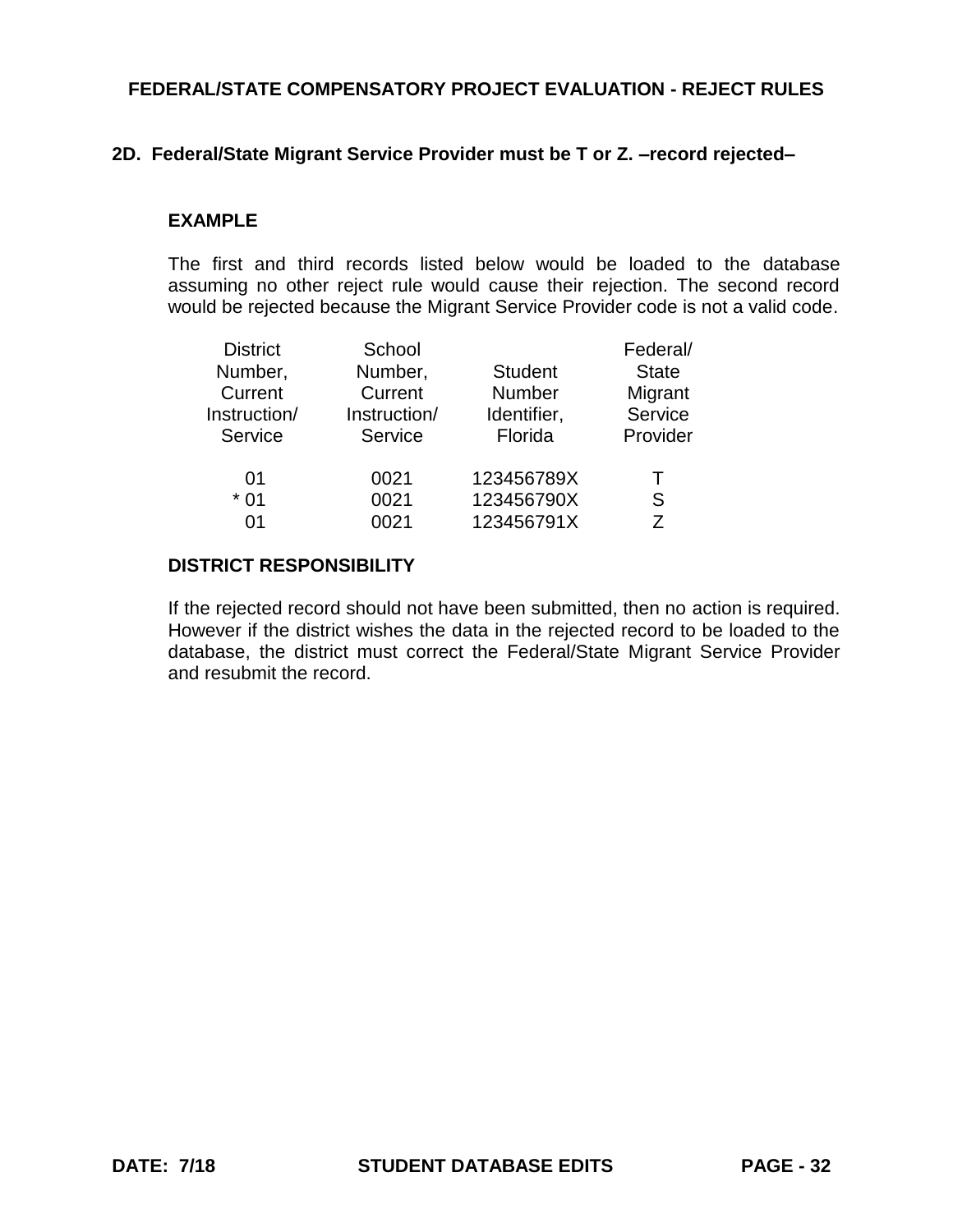## **2E. If Federal/State Project Type equals 8, then Federal/State Model must equal 14. –record rejected–**

### **EXAMPLE**

The first and third records listed below would be loaded to the database assuming no other reject rule would cause their rejection. The second record would be rejected because the Project Type equals 8 but the Model equals 09.

| Number,<br>Number,<br><b>Student</b><br>Federal/<br><b>Number</b><br>Current<br>Federal/<br>Current<br><b>State</b><br>Instruction/<br>Instruction/<br>Identifier,<br>Project<br><b>Type</b><br>Florida<br>Model<br>Service<br>Service |              |
|----------------------------------------------------------------------------------------------------------------------------------------------------------------------------------------------------------------------------------------|--------------|
|                                                                                                                                                                                                                                        |              |
|                                                                                                                                                                                                                                        |              |
|                                                                                                                                                                                                                                        | <b>State</b> |
|                                                                                                                                                                                                                                        |              |
| 123456789X<br>0021<br>14<br>01<br>8                                                                                                                                                                                                    |              |
| 123456790X<br>$*01$<br>0021<br>09<br>8                                                                                                                                                                                                 |              |
| 123456791X<br>13<br>0021<br>01<br>2                                                                                                                                                                                                    |              |

#### **DISTRICT RESPONSIBILITY**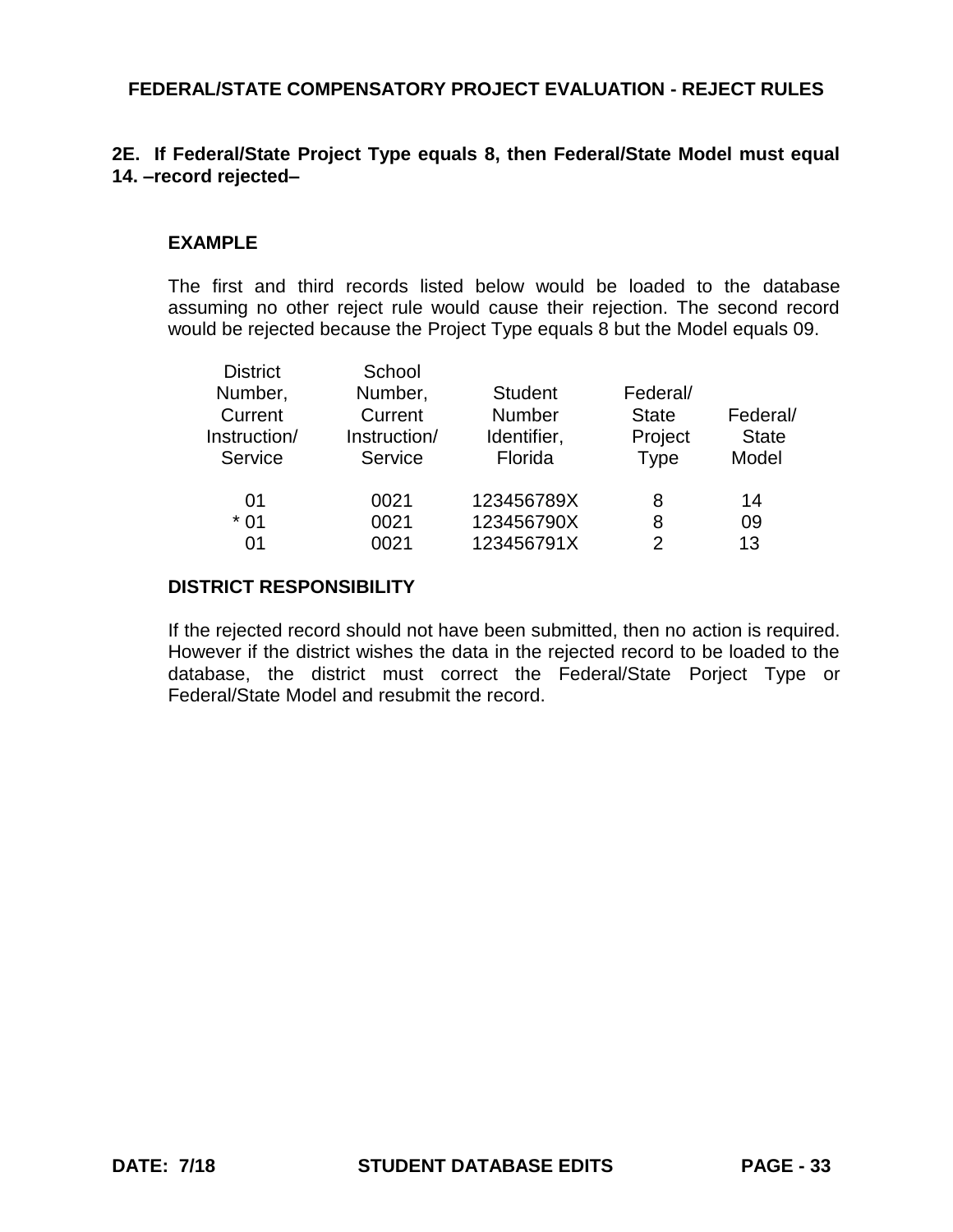## **2F. If Federal/State Model equals 12 or 13, then Federal/State Migrant Service Provider code must be T or Z. For all other Federal/State Models the Federal/State Migrant Service Provider must be Z. –record rejected–**

## **EXAMPLE**

The first and third records listed below would be loaded to the database assuming no other reject rule would cause their rejection. The second record would be rejected because the Model equals 01 and the Service Provider equals T.

| <b>District</b><br>Number,<br>Current<br>Instruction/<br>Service | School<br>Number,<br>Current<br>Instruction/<br>Service | <b>Student</b><br><b>Number</b><br>Identifier,<br>Florida | Federal/<br><b>State</b><br>Model | Federal/<br><b>State</b><br>Mirgrant<br>Service<br>Provider |
|------------------------------------------------------------------|---------------------------------------------------------|-----------------------------------------------------------|-----------------------------------|-------------------------------------------------------------|
| 01<br>$*01$<br>0 <sub>1</sub>                                    | 0021<br>0021<br>0021                                    | 123456789X<br>123456790X<br>123456791X                    | $12 \,$<br>01<br>13               | т<br>7                                                      |

## **DISTRICT RESPONSIBILITY**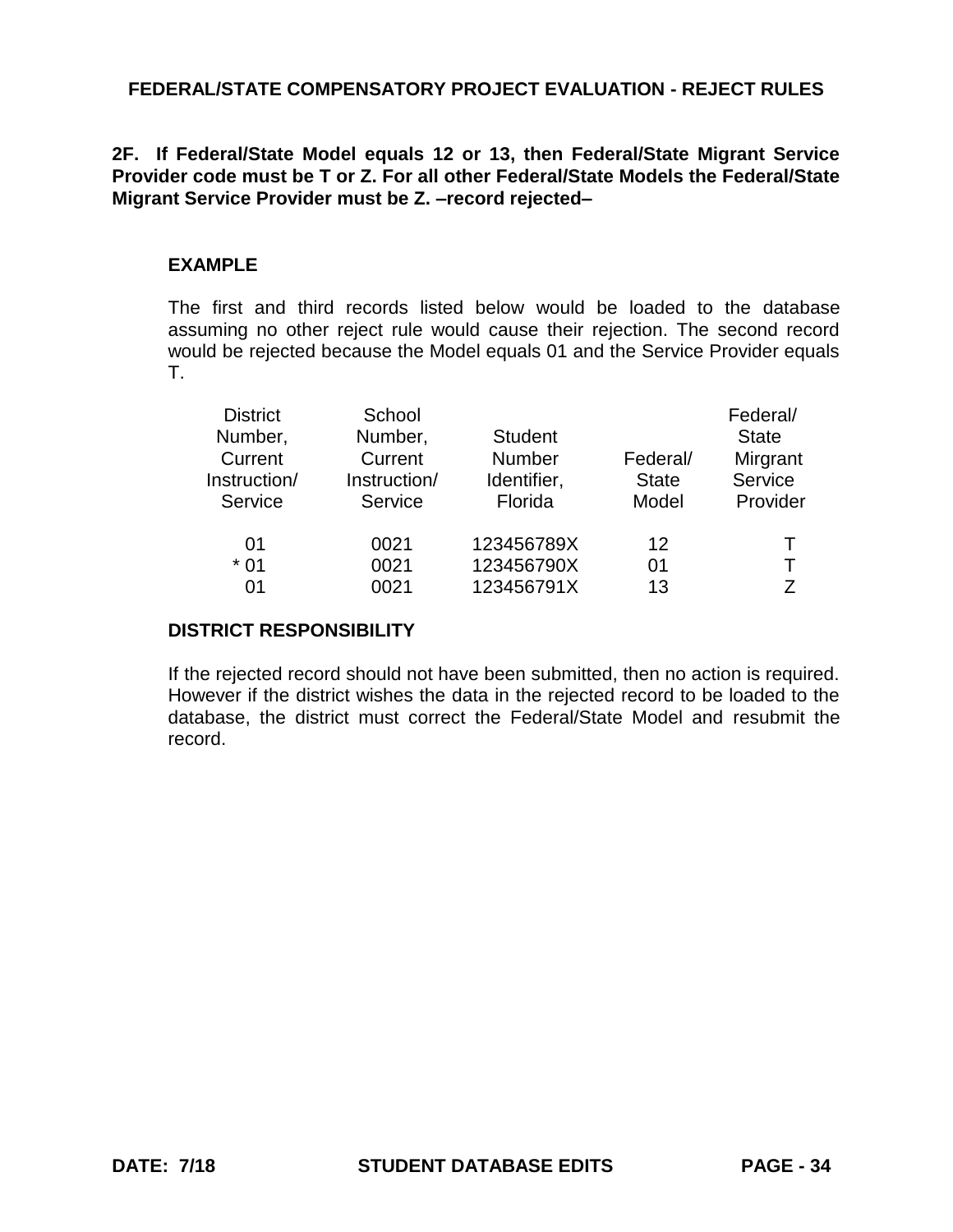### **2G. Federal/State Subject Area - Other must be 0 or Z. –record rejected–**

#### **EXAMPLE**

The first and third records listed below would be loaded to the database assuming no other reject rule would cause their rejection. The second record would be rejected because the code is invalid.

| <b>District</b> | School       |                | Federal/     |
|-----------------|--------------|----------------|--------------|
| Number,         | Number,      | <b>Student</b> | <b>State</b> |
| Current         | Current      | <b>Number</b>  | Subject      |
| Instruction/    | Instruction/ | Identifier,    | Area -       |
| Service         | Service      | Florida        | Other        |
| 01              | 0021         | 123456789X     | 0            |
| $*01$           | 0021         | 123456790X     | 4            |
| በ1              | 0021         | 123456791X     |              |

## **DISTRICT RESPONSIBILITY**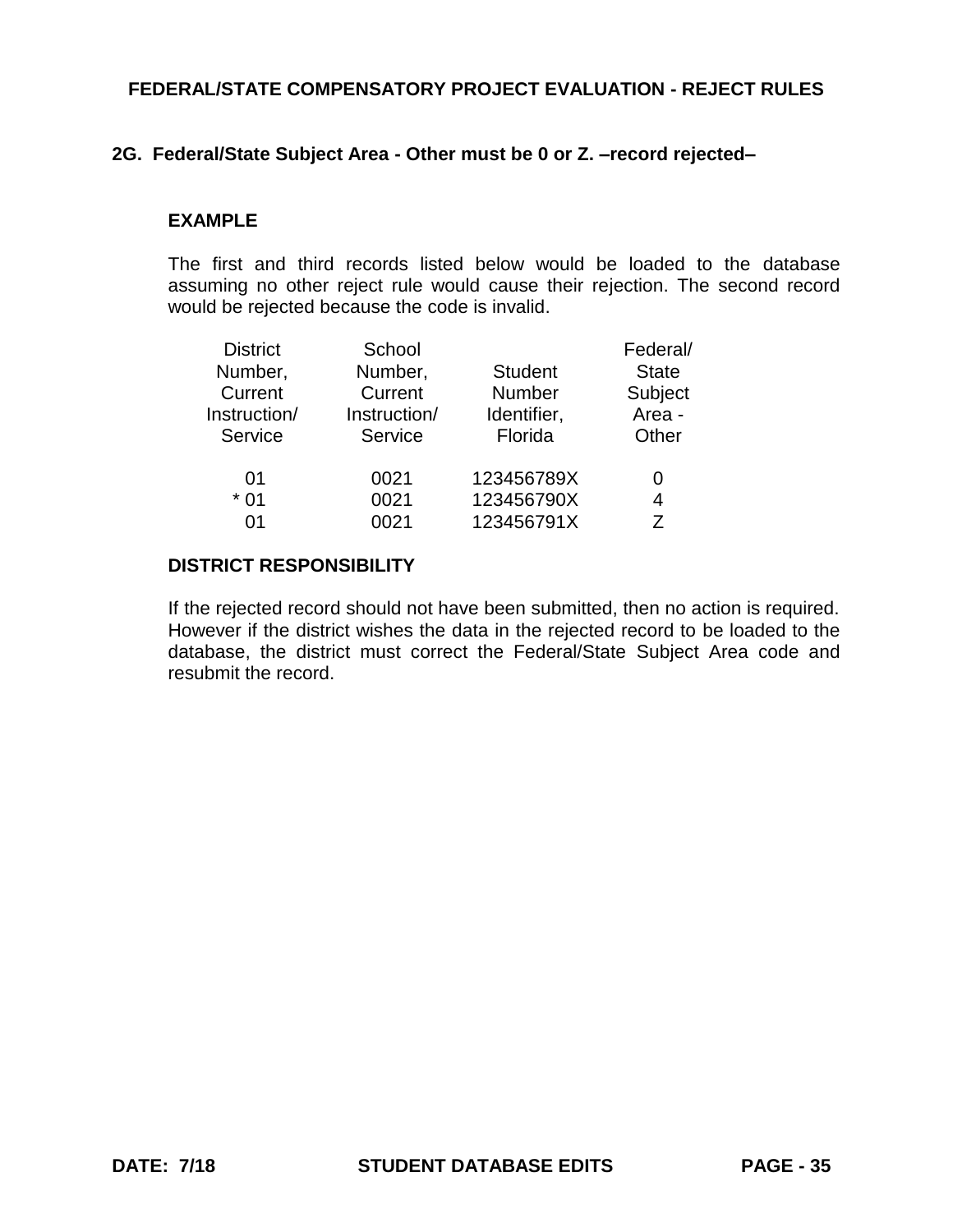# **2H. Federal/State Subject Area – Reading/Language Arts must be 1 or Z. –record rejected–**

## **EXAMPLE**

The first and third records listed below would be loaded to the database assuming no other reject rule would cause their rejection. The second record would be rejected because the code is invalid.

| <b>District</b><br>Number, | School<br>Number,       | <b>Student</b>               | Federal/<br><b>State</b> |  |
|----------------------------|-------------------------|------------------------------|--------------------------|--|
| Current<br>Instruction/    | Current<br>Instruction/ | <b>Number</b><br>Identifier, | Subject<br>Area -        |  |
| Service                    | Service                 | Florida                      | Rdg/LA                   |  |
| 01                         | 0021                    | 123456789X                   | 1                        |  |
| $*01$                      | 0021                    | 123456790X                   | 4                        |  |
| በ1                         | 0021                    | 123456791X                   | 7                        |  |

#### **DISTRICT RESPONSIBILITY**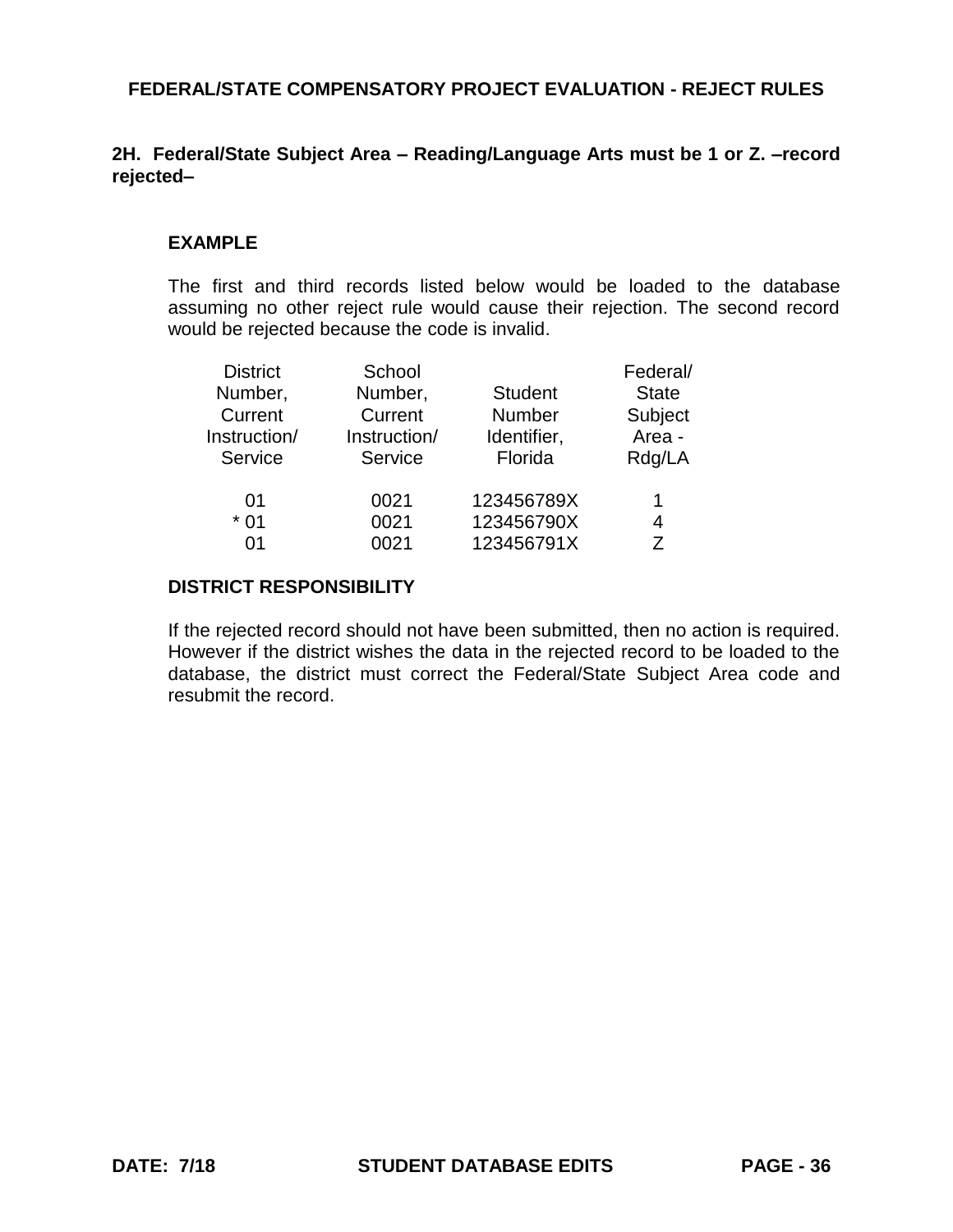## **2I. Federal/State Subject Area – Math must be 2 or Z. –record rejected–**

#### **EXAMPLE**

The first and third records listed below would be loaded to the database assuming no other reject rule would cause their rejection. The second record would be rejected because the code is invalid.

| <b>District</b> | School       |                | Federal/     |
|-----------------|--------------|----------------|--------------|
| Number,         | Number,      | <b>Student</b> | <b>State</b> |
| Current         | Current      | <b>Number</b>  | Subject      |
| Instruction/    | Instruction/ | Identifier,    | Area -       |
| Service         | Service      | Florida        | Math         |
| 01              | 0021         | 123456789X     | 2            |
| $*01$           | 0021         | 123456790X     | 4            |
| በ1              | 0021         | 123456791X     | 7            |

### **DISTRICT RESPONSIBILITY**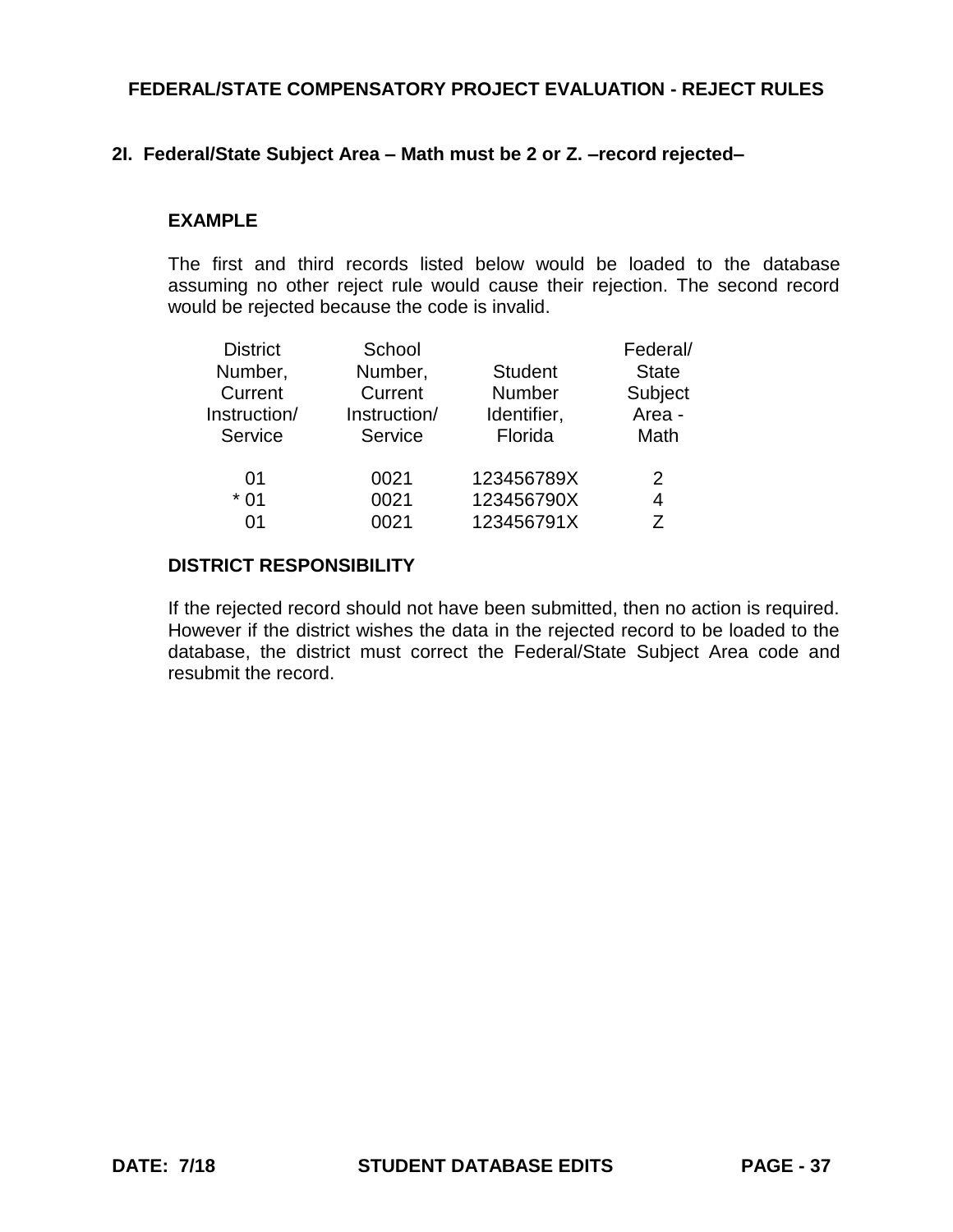# **2J. Federal/State Subject Area – ESOL must be 4 or Z. –record rejected–**

#### **EXAMPLE**

The first and third records listed below would be loaded to the database assuming no other reject rule would cause their rejection. The second record would be rejected because the code is invalid.

| <b>District</b> | School       |                | Federal/     |  |
|-----------------|--------------|----------------|--------------|--|
| Number,         | Number,      | <b>Student</b> | <b>State</b> |  |
| Current         | Current      | <b>Number</b>  | Subject      |  |
| Instruction/    | Instruction/ | Identifier,    | Area -       |  |
| Service         | Service      | Florida        | <b>ESOL</b>  |  |
| 01              | 0021         | 123456789X     | 4            |  |
| $*01$           | 0021         | 123456790X     | 2            |  |
| በ1              | 0021         | 123456791X     | 7            |  |

## **DISTRICT RESPONSIBILITY**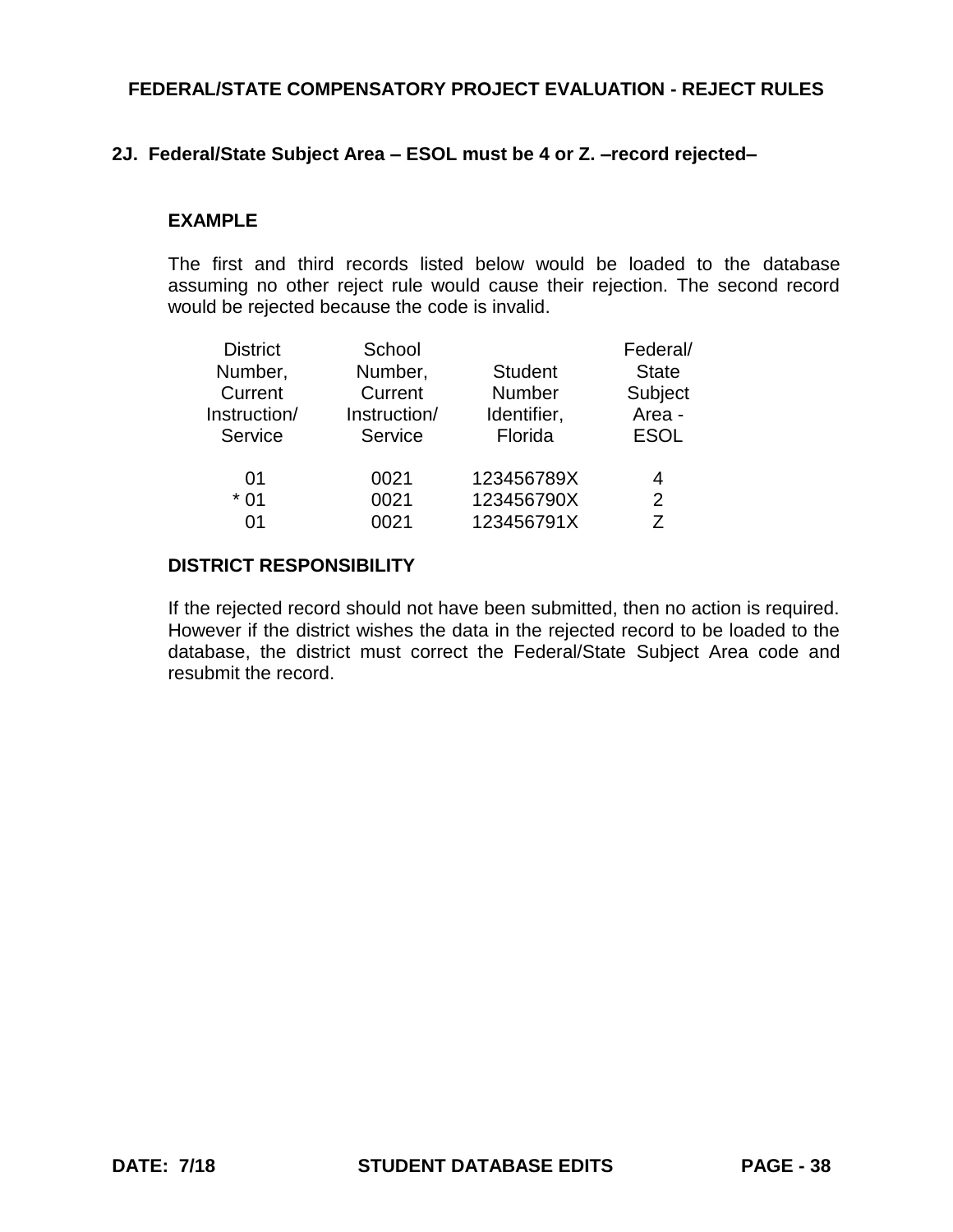## **2K. Federal/State Subject Area – Multidisciplinary Studies/Tutoring/Extended Learning Opportunities must be 5 or Z. –record rejected–**

## **EXAMPLE**

The first and third records listed below would be loaded to the database assuming no other reject rule would cause their rejection. The second record would be rejected because the code is invalid.

| <b>District</b><br>Number, | School<br>Number, | <b>Student</b> | Federal/<br><b>State</b> |
|----------------------------|-------------------|----------------|--------------------------|
| Current                    | Current           | <b>Number</b>  | Subject                  |
| Instruction/               | Instruction/      | Identifier,    | Area -                   |
| Service                    | Service           | Florida        | Multidisciplinary        |
| 01                         | 0021              | 123456789X     | 5                        |
| $*01$                      | 0021              | 123456790X     | $\overline{2}$           |
| በ1                         | 0021              | 123456791X     | 7                        |

#### **DISTRICT RESPONSIBILITY**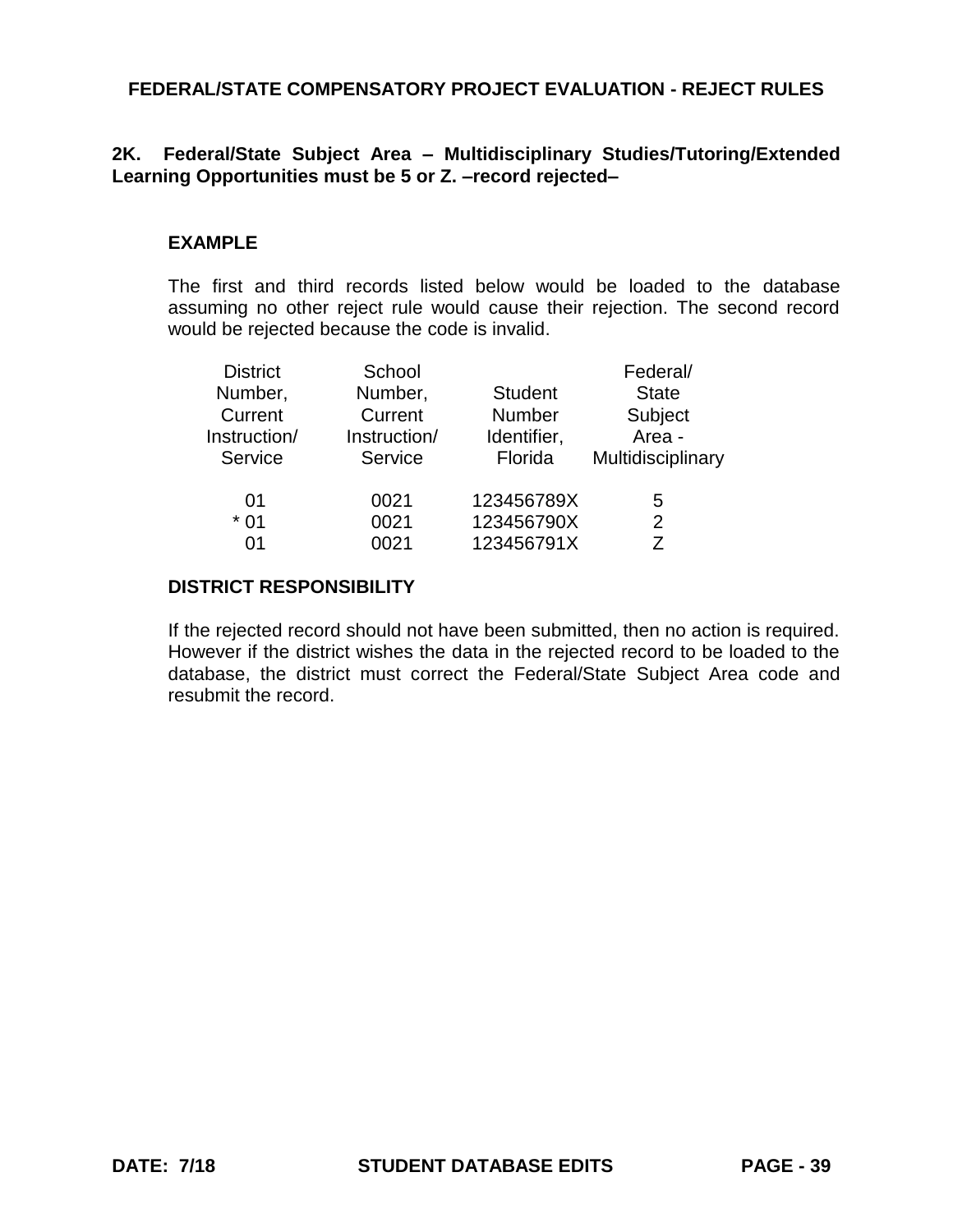## **2L. Federal/State Subject Area – Readiness Skills must be 6 or Z. –record rejected–**

### **EXAMPLE**

The first and third records listed below would be loaded to the database assuming no other reject rule would cause their rejection. The second record would be rejected because the code is invalid.

| <b>District</b><br>Number,<br>Current<br>Instruction/ | School<br>Number,<br>Current<br>Instruction/ | <b>Student</b><br><b>Number</b><br>Identifier, | Federal/<br><b>State</b><br>Subject<br>Area - |
|-------------------------------------------------------|----------------------------------------------|------------------------------------------------|-----------------------------------------------|
| Service                                               | Service                                      | Florida                                        | <b>Readiness Skills</b>                       |
| 01                                                    | 0021                                         | 123456789X                                     | 6                                             |
| $*01$                                                 | 0021                                         | 123456790X                                     | 2                                             |
| በ1                                                    | 0021                                         | 123456791X                                     |                                               |

#### **DISTRICT RESPONSIBILITY**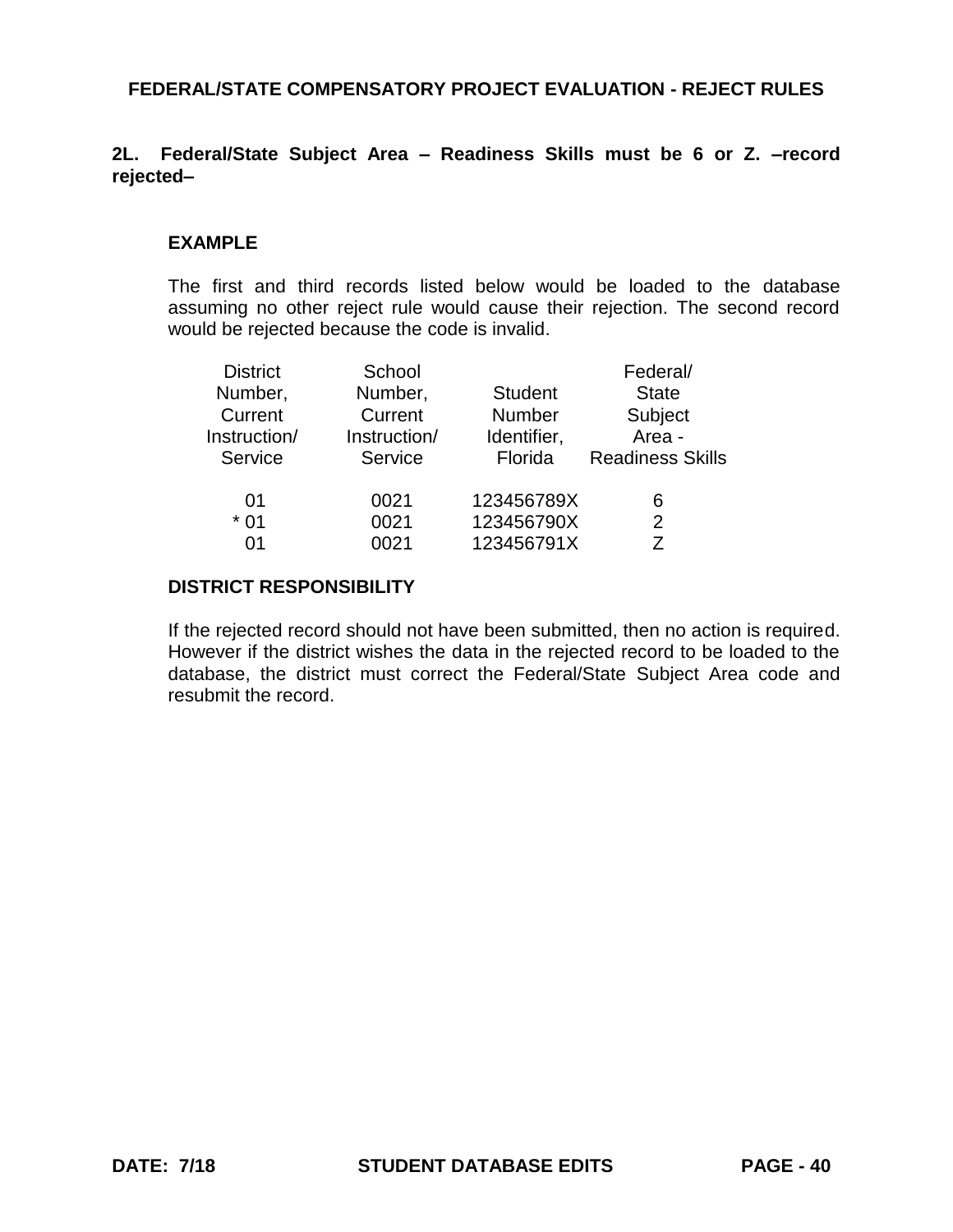## **2M. Federal/State Subject Area – Transition Skills must be 7 or Z. –record rejected–**

### **EXAMPLE**

The first and third records listed below would be loaded to the database assuming no other reject rule would cause their rejection. The second record would be rejected because the code is invalid.

| <b>District</b><br>Number,<br>Current<br>Instruction/ | School<br>Number,<br>Current<br>Instruction/ | <b>Student</b><br><b>Number</b><br>Identifier, | Federal/<br><b>State</b><br>Subject<br>Area - |
|-------------------------------------------------------|----------------------------------------------|------------------------------------------------|-----------------------------------------------|
| Service                                               | Service                                      | Florida                                        | <b>Transition Skills</b>                      |
| 01<br>$*01$<br>በ1                                     | 0021<br>0021<br>0021                         | 123456789X<br>123456790X<br>123456791X         | 2<br>7                                        |

#### **DISTRICT RESPONSIBILITY**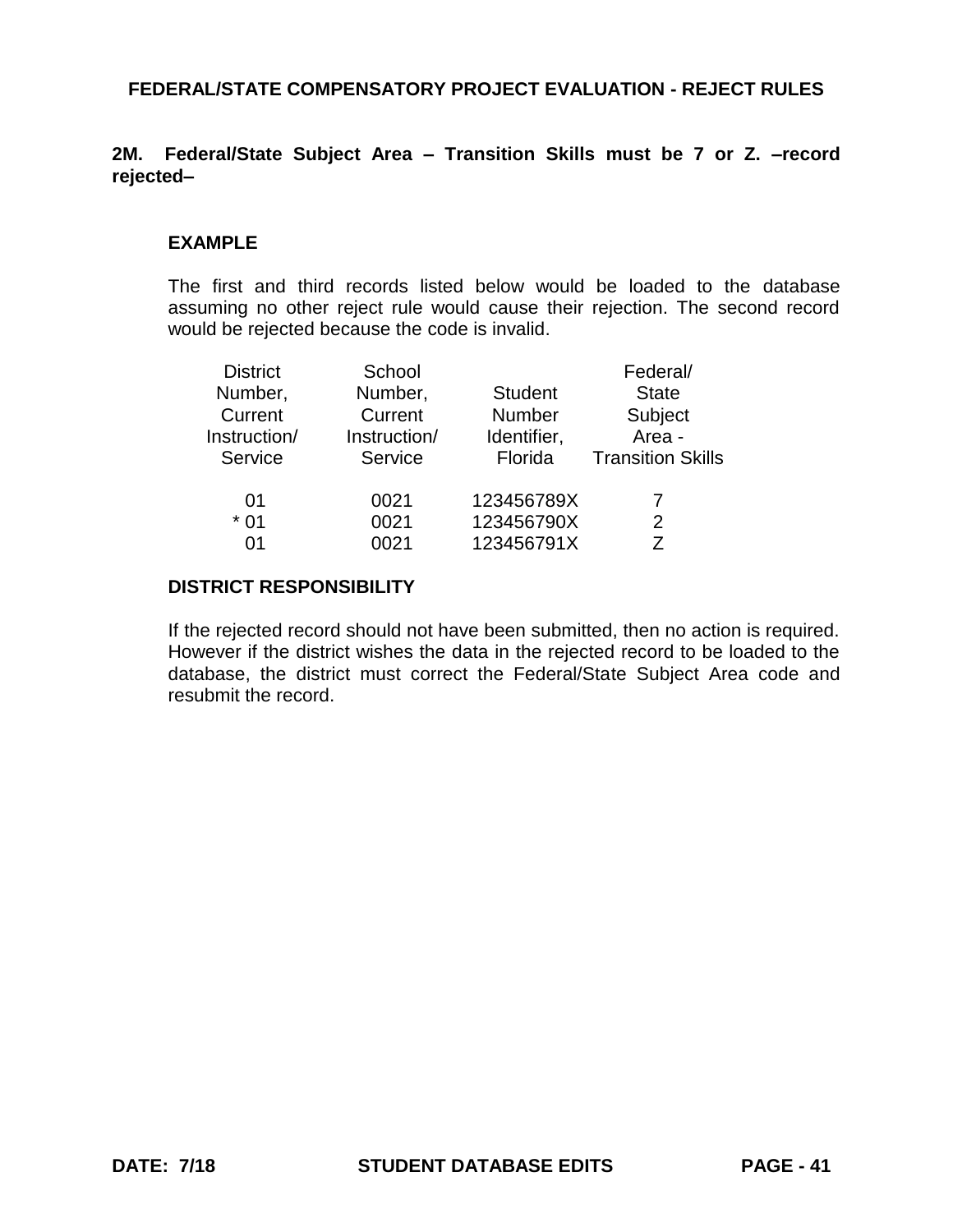### **2N. Federal/State Subject Area – Science must be 8 or Z. –record rejected–**

#### **EXAMPLE**

The first and third records listed below would be loaded to the database assuming no other reject rule would cause their rejection. The second record would be rejected because the code is invalid.

| <b>District</b> | School       |                | Federal/     |
|-----------------|--------------|----------------|--------------|
| Number,         | Number,      | <b>Student</b> | <b>State</b> |
| Current         | Current      | <b>Number</b>  | Subject      |
| Instruction/    | Instruction/ | Identifier,    | Area -       |
| Service         | Service      | Florida        | Science      |
| 01              | 0021         | 123456789X     | 8            |
| $*01$           | 0021         | 123456790X     | 2            |
| በ1              | 0021         | 123456791X     | 7            |

## **DISTRICT RESPONSIBILITY**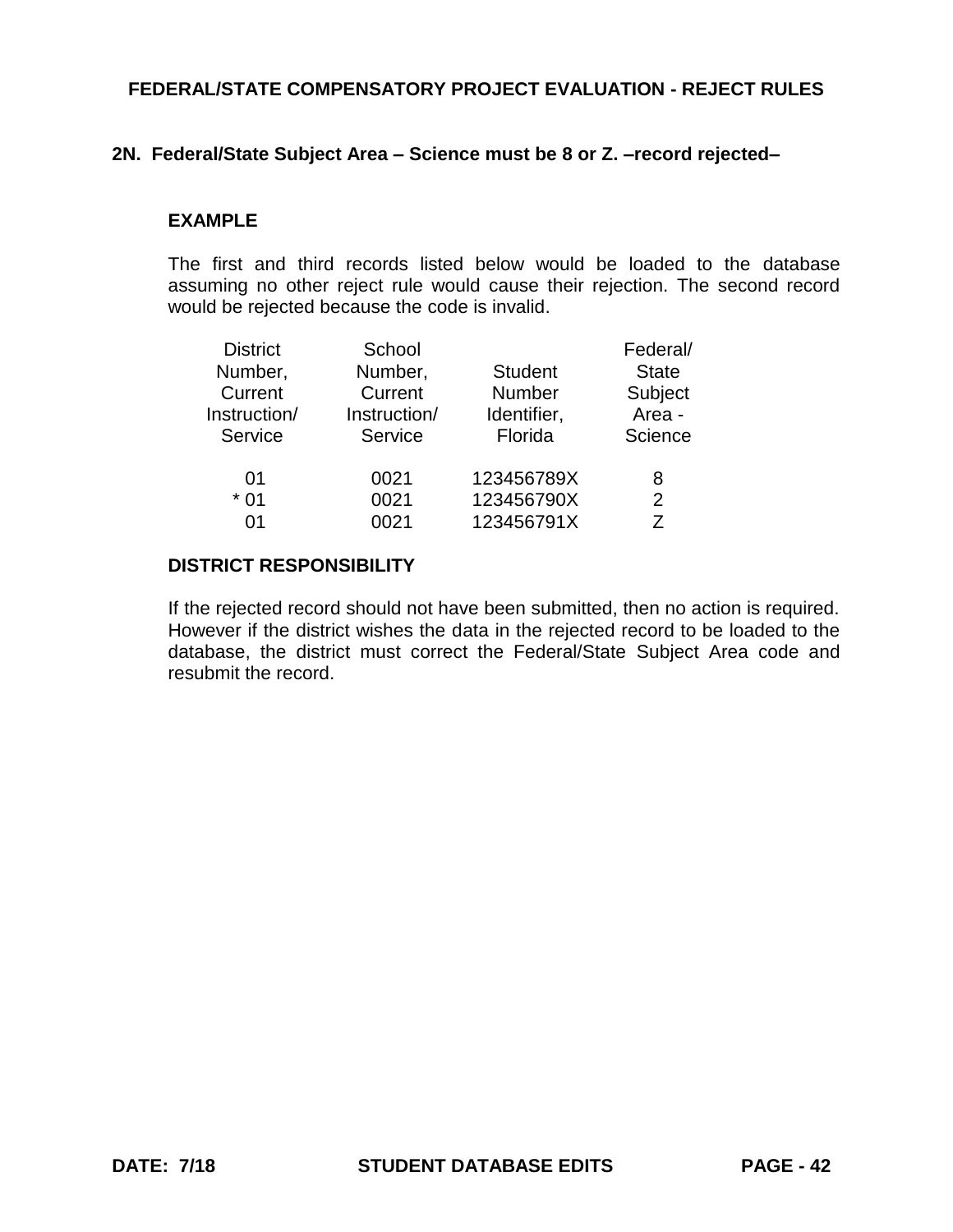### **2O. Federal/State Subject Area – Social Studies must be 9 or Z. –record rejected–**

#### **EXAMPLE**

The first and third records listed below would be loaded to the database assuming no other reject rule would cause their rejection. The second record would be rejected because the code is invalid.

| <b>District</b> | School       |                | Federal/     |
|-----------------|--------------|----------------|--------------|
| Number,         | Number,      | <b>Student</b> | <b>State</b> |
| Current         | Current      | <b>Number</b>  | Subject      |
| Instruction/    | Instruction/ | Identifier,    | Area -       |
| Service         | Service      | Florida        | Soc Stud     |
| 01              | 0021         | 123456789X     | 9            |
| $*01$           | 0021         | 123456790X     | 2            |
| በ1              | 0021         | 123456791X     | 7            |

## **DISTRICT RESPONSIBILITY**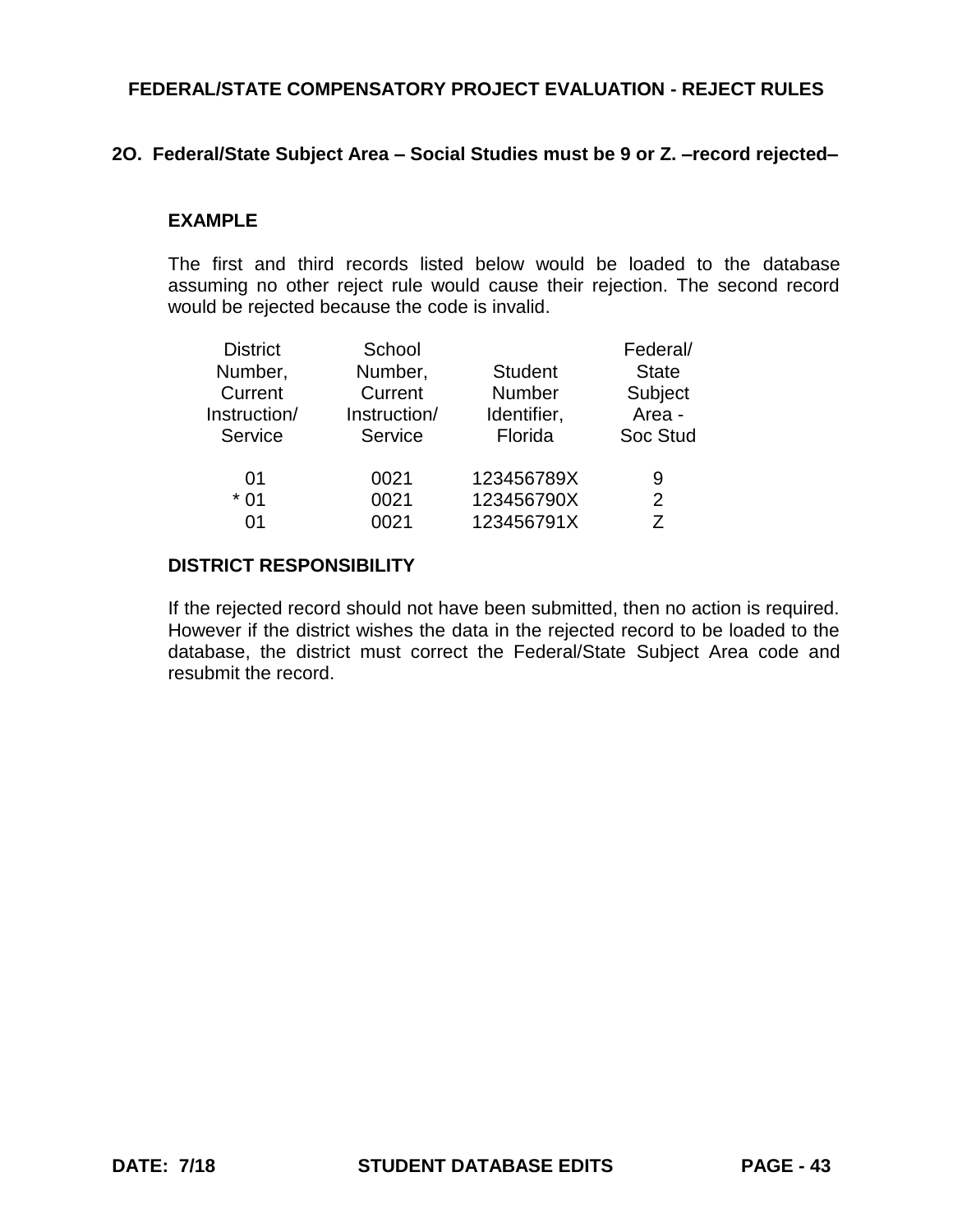# **2P. Federal/State Subject Area – Career and Technical Education/Career Prep must be A or Z. –record rejected–**

## **EXAMPLE**

The first and third records listed below would be loaded to the database assuming no other reject rule would cause their rejection. The second record would be rejected because the code is invalid.

| <b>District</b><br>Number,<br>Current<br>Instruction/<br>Service | School<br>Number,<br>Current<br>Instruction/<br>Service | <b>Student</b><br><b>Number</b><br>Identifier,<br>Florida | Federal/<br><b>State</b><br>Subject<br>Area -<br>CTE/Prep |  |
|------------------------------------------------------------------|---------------------------------------------------------|-----------------------------------------------------------|-----------------------------------------------------------|--|
| 01                                                               | 0021                                                    | 123456789X                                                | A                                                         |  |
| $*01$                                                            | 0021                                                    | 123456790X                                                | 2                                                         |  |
| በ1                                                               | 0021                                                    | 123456791X                                                | 7                                                         |  |

#### **DISTRICT RESPONSIBILITY**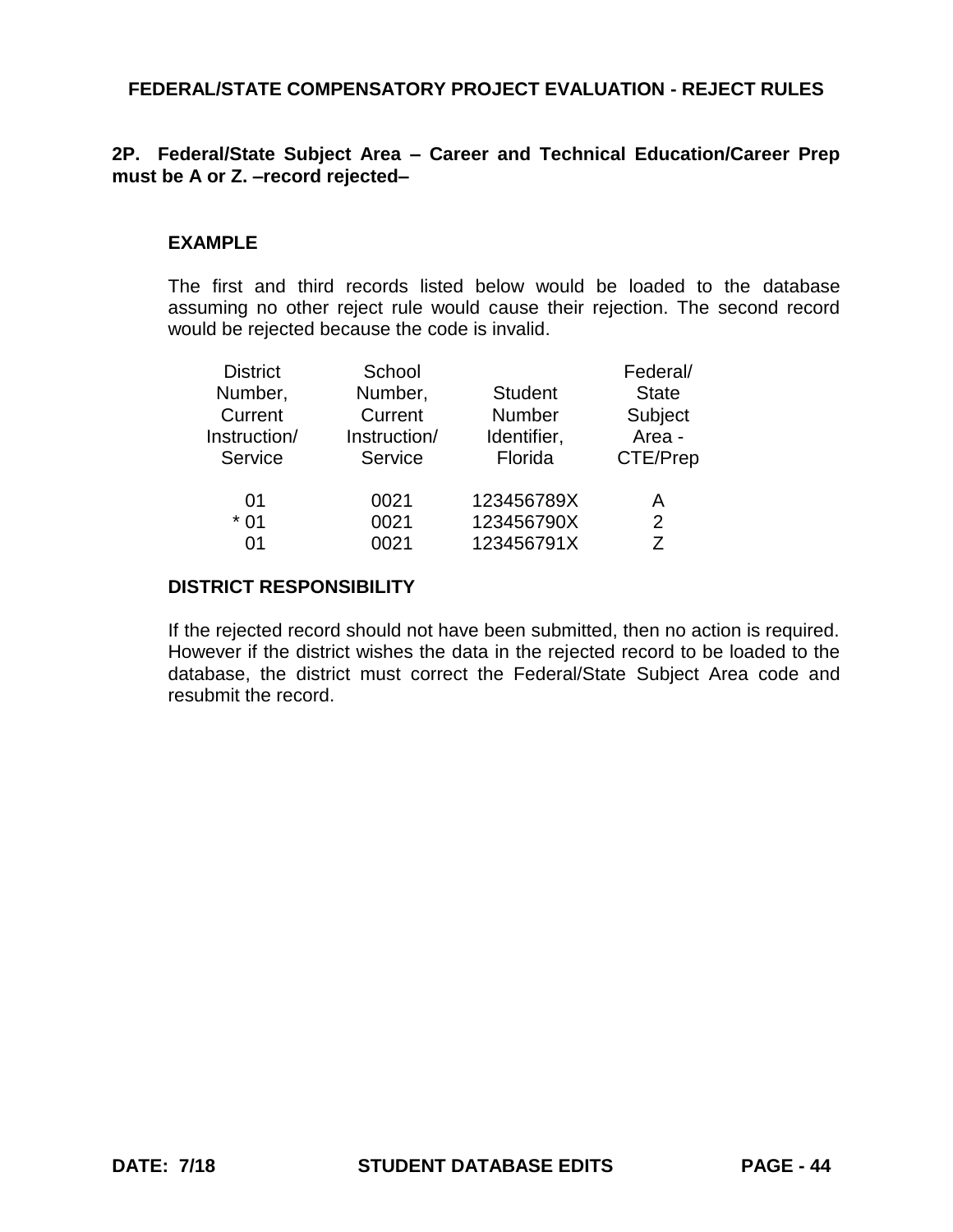## **30. If the School Number, Current Instruction/Service is not 9992, 9993, 9995 or 9996, then it must exist on the Master School Identification File as a valid active school in the district of instruction. -record rejected-**

## **EXAMPLE**

The record listed below would be rejected because the School Number, Current Instruction/Service is not valid and active on the Master School Identification File for the District Number, Current Instruction/ Service.

| District Number,    | School Number,             | <b>Student Number</b> |  |
|---------------------|----------------------------|-----------------------|--|
| Current             | Current                    | Identifier,           |  |
| Instruction/Service | <b>Instruction/Service</b> | Florida               |  |
| * በ1                | 0351                       | 123456789X            |  |

### **DISTRICT RESPONSIBILITY**